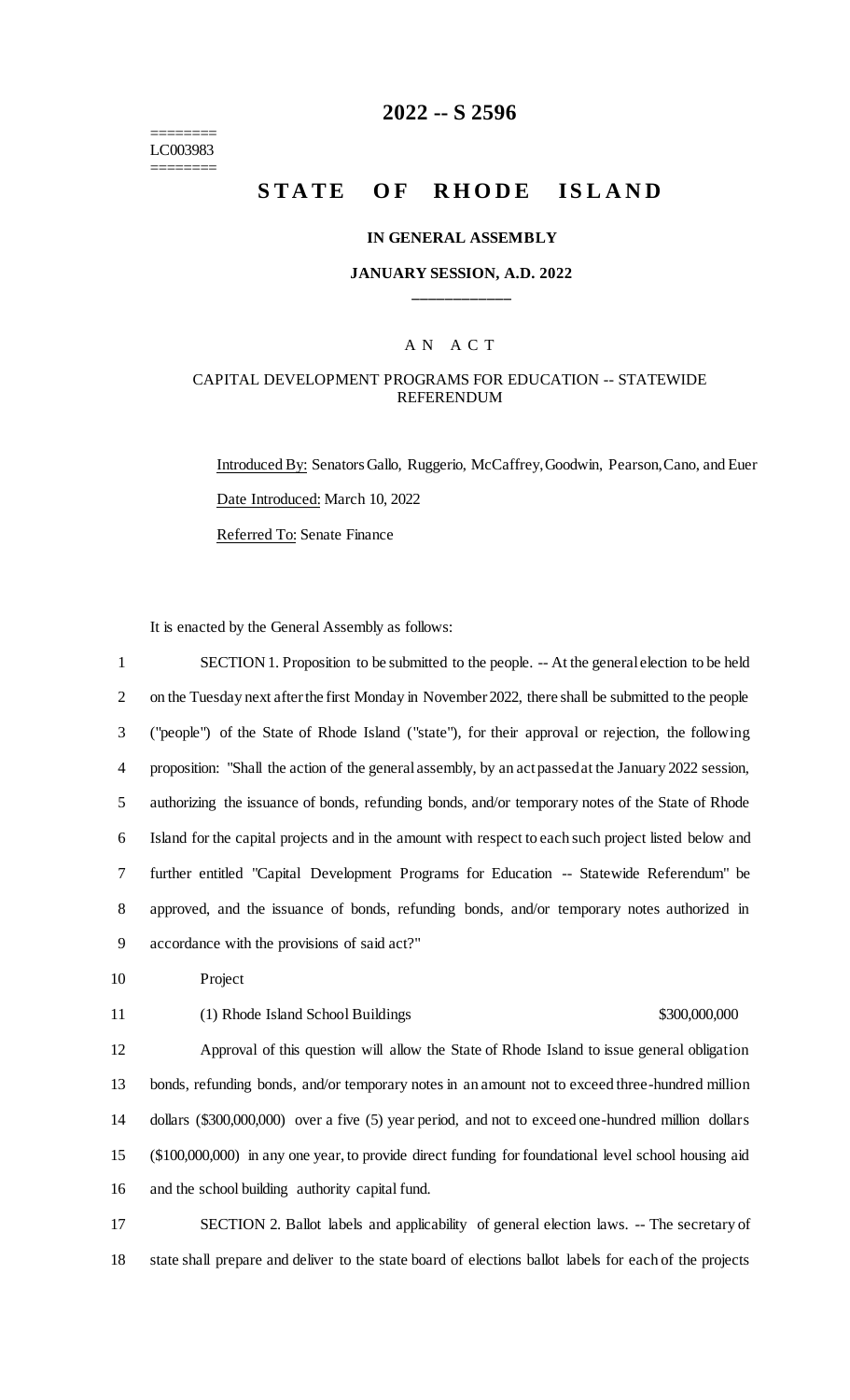provided for in Section 1 hereof with the designations "approve" or "reject" provided next to the description of each such project to enable voters to approve or reject each such proposition. The general election laws, so far as consistent herewith, shall apply to this proposition.

 SECTION 3. Approval of project by people. -- If a majority of the people voting on the proposition in Section 1 hereof shall vote to approve the project stated therein, said project shall be deemed to be approved by the people. The authority to issue bonds, refunding bonds and/or temporary notes of the state shall be limited to the aggregate amount for all such projects as set forth in the proposition, which has been approved by the people.

 SECTION 4. Bonds for capital development program. -- The general treasurer is hereby authorized and empowered, with the approval of the governor, and in accordance with the provisions of this act to issue capital development bonds in serial form, in the name of and on behalf of the State of Rhode Island, in amounts as may be specified by the governor in an aggregate principal amount not to exceed the total amount for all projects approved by the people and designated as "capital development loan of 2022 bonds." Provided, however, that the aggregate principal amount of such capital development bonds and of any temporary notes outstanding at any one time issued in anticipation thereof pursuant to Section 7 hereof shall not exceed the total amount for all such projects approved by the people. All provisions in this act relating to "bonds" shall also be deemed to apply to "refunding bonds."

 Capital development bonds issued hereunder shall be in denominations of one thousand dollars (\$1,000) each, or multiples thereof, and shall be payable in any coin or currency of the United States which at the time of payment shall be legal tender for public and private debts.

 These capital development bonds shall bear such date or dates, mature at specified time or times, but not mature beyond the end of the twentieth state fiscal year following the fiscal year in which they are issued; bear interest payable semi-annually at a specified rate or different or varying rates: be payable at designated time or times at specified place or places; be subject to express terms of redemption or recall, with or without premium; be in a form, with or without interest coupons attached; carry such registration, conversion, reconversion, transfer, debt retirement, acceleration and other provisions as may be fixed by the general treasurer, with the approval by the governor, upon each issue of such capital development bonds at the time of each issue. Whenever the governor shall approve the issuance of such capital development bonds, the governor's approval shall be certified to the secretary of state; the bonds shall be signed by the general treasurer and countersigned by the secretary of state and shall bear the seal of the state. The signature approval of the governor shall be endorsed on each bond.

SECTION 5. Refunding bonds for 2022 capital development program. -- The general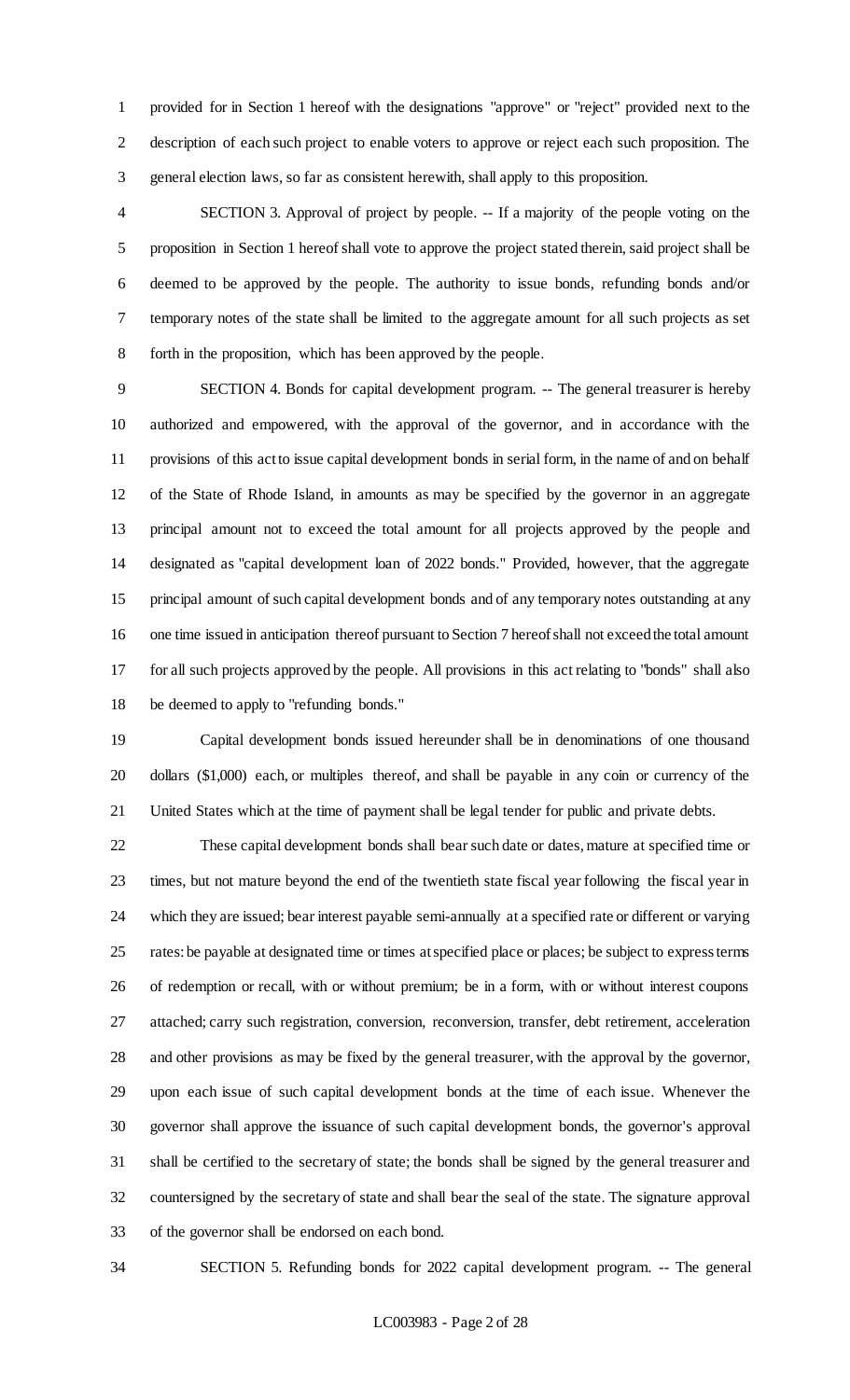treasurer is hereby authorized and empowered, with the approval of the governor, and in accordance with the provisions of this act, to issue bonds to refund the 2022 capital development program bonds, in the name of and on behalf of the state, in amounts as may be specified by the governor in an aggregate principal amount not to exceed the total amount approved by the people, to be designated as "capital development program loan of 2022 refunding bonds" (hereinafter "refunding bonds").

 The general treasurer with the approval of the governor shall fix the terms and form of any refunding bonds issued under this act in the same manner as the capital development bonds issued under this act, except that the refunding bonds may not mature more than twenty (20) years from the date of original issue of the capital development bonds being refunded.

 The proceeds of the refunding bonds, exclusive of any premium and accrual interest and net the underwriters' cost, and cost of bond insurance, shall, upon their receipt, be paid by the general treasurer immediately to the paying agent for the capital development bonds which are to be called and prepaid. The paying agent shall hold the refunding bond proceeds in trust until they are applied to prepay the capital development bonds. While such proceeds are held in trust, the proceeds may be invested for the benefit of the state in obligations of the United States of America or the State of Rhode Island.

 If the general treasurer shall deposit with the paying agent for the capital development bonds the proceeds of the refunding bonds, or proceeds from other sources, amounts that, when invested in obligations of the United States or the State of Rhode Island, are sufficient to pay all principal, interest, and premium, if any, on the capital development bonds until these bonds are called for prepayment, then such capital development bonds shall not be considered debts of the State of Rhode Island for any purpose starting from the date of deposit of such monies with the paying agent. The refunding bonds shall continue to be a debt of the state until paid.

 The term "bond" shall include "note," and the term "refunding bonds" shall include "refunding notes" when used in this act.

 SECTION 6. Proceeds of capital development program. -- The general treasurer is directed to deposit the proceeds from the sale of capital development bonds issued under this act, exclusive of premiums and accrued interest and net the underwriters' cost, and cost of bond insurance, in one or more of the depositories in which the funds of the state may be lawfully kept in special accounts (hereinafter cumulatively referred to as "such capital development bond fund") appropriately designated for each of the projects set forth in Section 1 hereof which shall have been approved by the people to be used for the purpose of paying the cost of all such projects so approved.

All monies in the capital development bond fund shall be expended for the purposes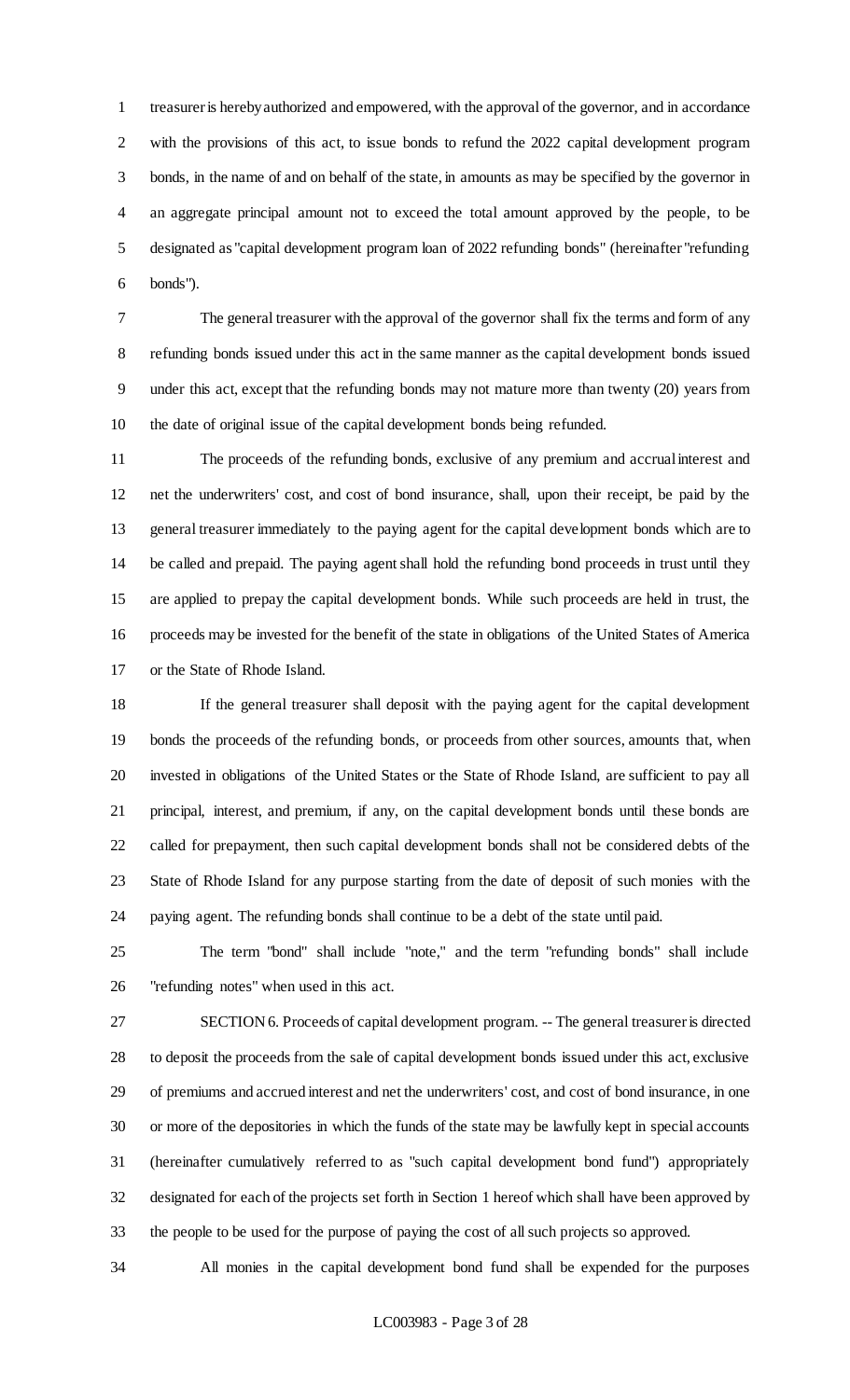specified in the proposition provided for in Section 1 hereof under the direction and supervision of the director of administration (hereinafter referred to as "director"). The director or designee, shall be vested with all power and authority necessary or incidental to the purposes of this act, including, but not limited to, the following authority:

 (1) To acquire land or other real property or any interest, estate or right therein as may be necessary or advantageous to accomplish the purposes of this act;

 (2) To direct payment for the preparation of any reports, plans and specifications, and relocation expenses and other costs such as for furnishings, equipment designing, inspecting and engineering, required in connection with the implementation of any projects set forth in Section 1 hereof;

 (3) To direct payment for the costs of construction, rehabilitation, enlargement, provision of service utilities, and razing of facilities, and other improvements to land in connection with the implementation of any projects set forth in Section 1 hereof; and

 (4) To direct payment for the cost of equipment, supplies, devices, materials and labor for repair, renovation or conversion of systems and structures as necessary for the 2022 capital development program bonds or notes hereunder from the proceeds thereof. No funds shall be expended in excess of the amount of the capital development bond fund designated for each project authorized in Section 1 hereof. With respect to the bonds and temporary notes described in Section 1, the proceeds shall be used for the following purposes:

 Question 1, relating to bonds in the amount of three hundred million dollars (\$300,000,000) to provide funding for the construction, renovation, and rehabilitation of the state's public schools pursuant to § 45-38.2-4 (e).

 SECTION 7. Sale of bonds and notes. -- Any bonds or notes issued under the authority of this act shall be sold at not less than the principal amount thereof, in such mode and on such terms and conditions as the general treasurer, with the approval of the governor, shall deem to be in the best interests of the state.

 Any premiums and accrued interest, net of the cost of bond insurance and discount, which may be received on the sale of the capital development bonds or notes shall become part of the municipal road and bridge revolving fund of the state, unless directed by federal law or regulation to be used for some other purpose.

 In the event that the amount received from the sale of the capital development bonds or notes exceeds the amount necessary for the purposes stated in Section 6 hereof, the surplus may be used to the extent possible to retire the bonds as the same may become due, to redeem them in accordance with the terms thereof or otherwise to purchase them as the general treasurer, with the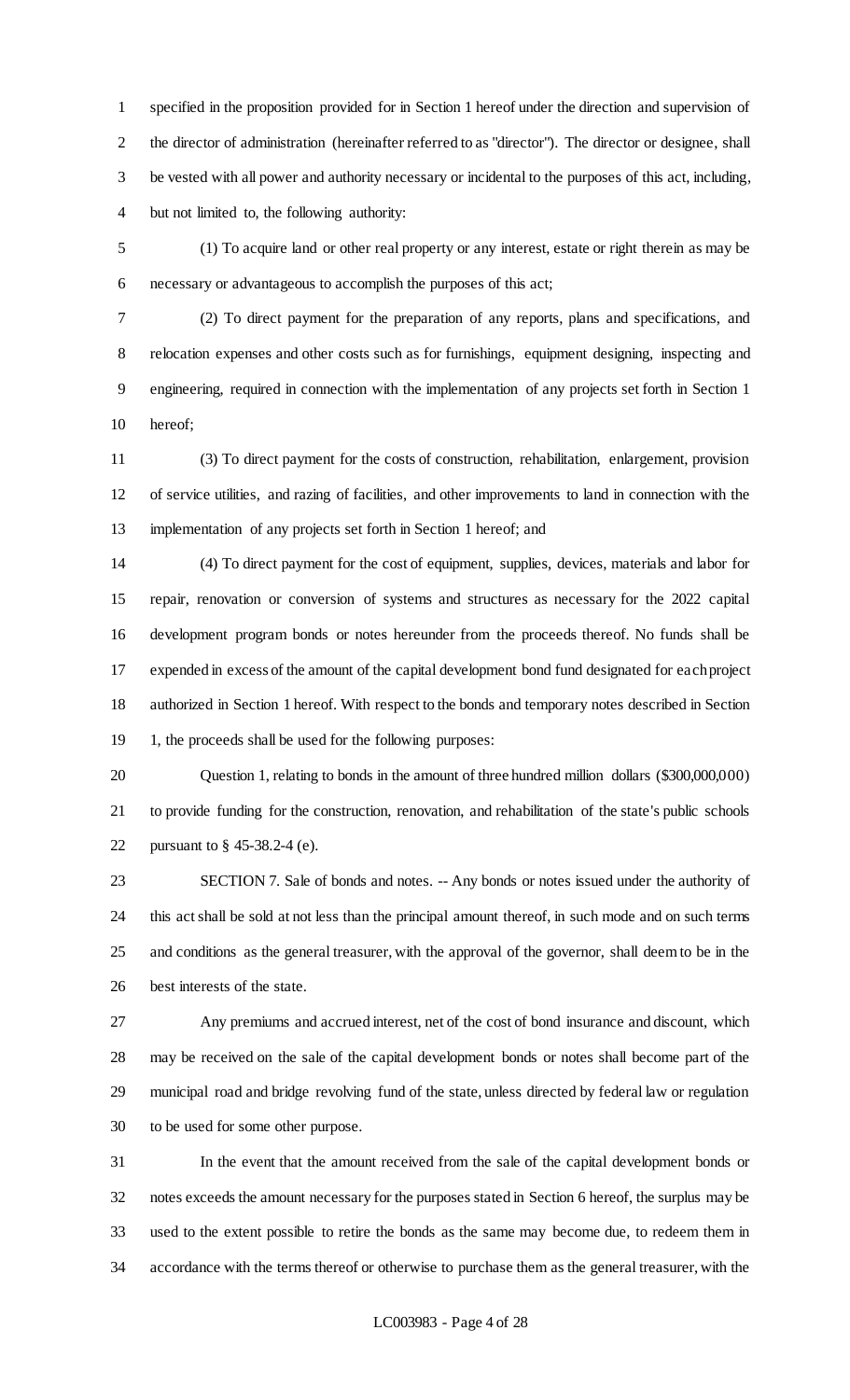approval of the governor, shall deem to be in the best interests of the state.

 Any bonds or notes issued under the provisions of this act and coupons on any capital development bonds, if properly executed by the manual or electronic signatures of officers of the state in office on the date of execution, shall be valid and binding according to their tenor, notwithstanding that before the delivery thereof and payment therefor, any or all such officers shall for any reason have ceased to hold office.

 SECTION 8. Bonds and notes to be tax exempt and general obligations of the state. All bonds and notes issued under the authority of this act shall be exempt from taxation in the state and shall be general obligations of the state, and the full faith and credit of the state is hereby pledged for the due payment of the principal and interest on each of such bonds and notes as the same shall become due.

 SECTION 9. Investment of monies in fund. -- All monies in the capital development fund not immediately required for payment pursuant to the provisions of this act may be invested by the investment commission, as established by chapter 10 of title 35, entitled "state investment commission," pursuant to the provisions of such chapter; provided, however, that the securities in which the capital development fund is invested shall remain a part of the capital development fund until exchanged for other securities; and provided further, that the income from investments of the capital development fund shall become a part of the general fund of the state and shall be applied to the payment of debt service charges of the state, unless directed by federal law or regulation to be used for some other purpose, or to the extent necessary, to rebate to the United States Treasury any income from investments (including gains from the disposition of investments) of proceeds of bonds or notes to the extent deemed necessary to exempt (in whole or in part) the interest paid on such bonds or notes from federal income taxation.

 SECTION 10. Appropriation. -- To the extent the debt service on these bonds is not otherwise provided, a sum sufficient to pay the interest and principal due each year on bonds and notes hereunder is hereby annually appropriated out of any money in the treasury not otherwise appropriated.

 SECTION 11. Advances from general fund. -- The general treasurer is authorized, with the approval of the director and the governor, in anticipation of the issue of bonds or notes or under the authority of this act, to advance to the capital development bond fund for the purposes specified in Section 6 hereof, any funds of the state not specifically held for any particular purpose; provided, however, that all advances made to the capital development bond fund shall be returned to the general fund from the capital development bond fund forthwith upon the receipt by the capital development fund of proceeds resulting from the issue of bonds or notes to the extent of such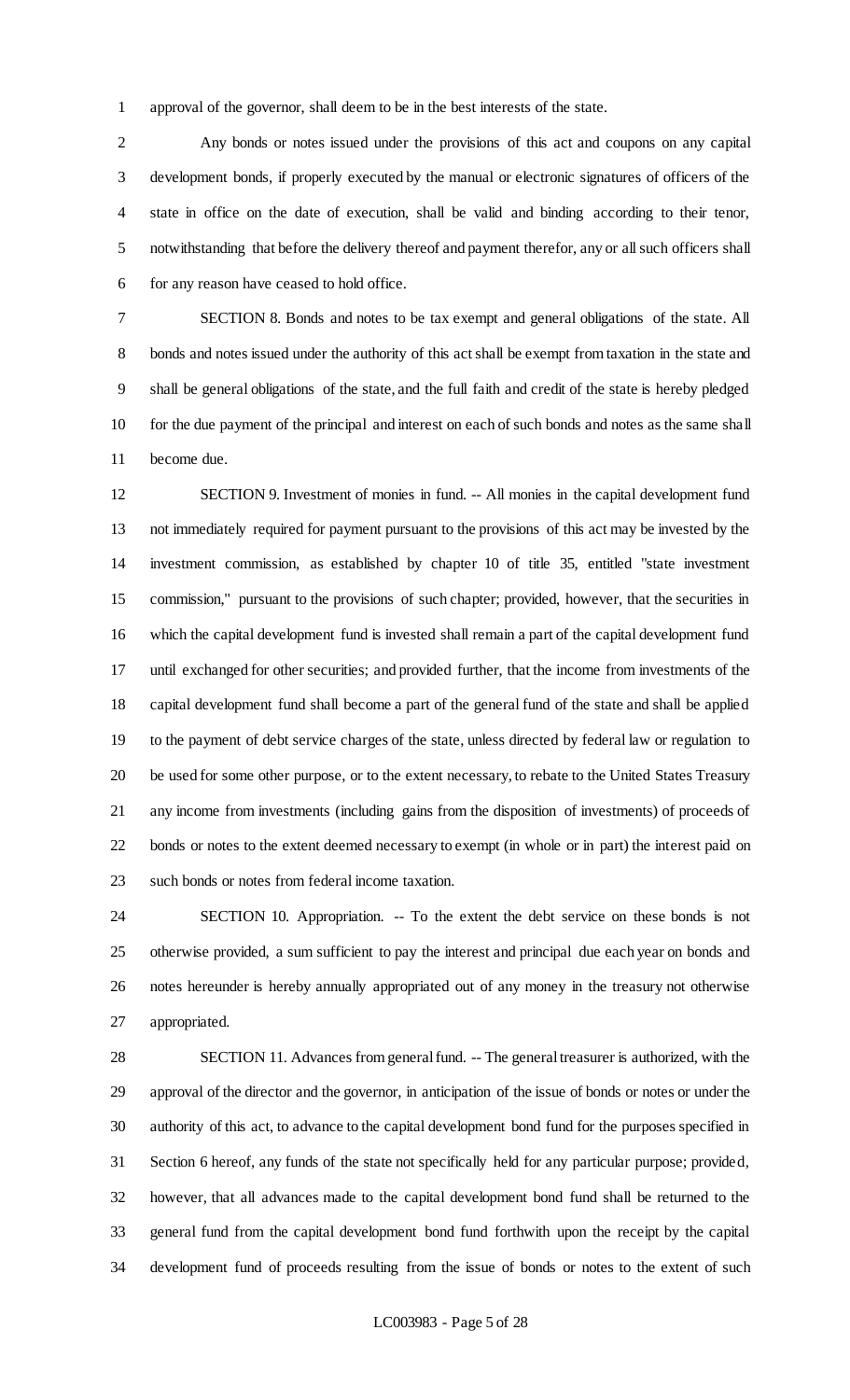advances.

 SECTION 12. Federal assistance and private funds. -- In carrying out this act, the director, designee, is authorized on behalf of the state, with the approval of the governor, to apply for and accept any federal assistance which may become available for the purpose of this act, whether in the form of loan or grant or otherwise, to accept the provision of any federal legislation therefor, to enter into, act and carry out contracts in connection therewith, to act as agent for the federal government in connection therewith, or to designate a subordinate so to act. Where federal assistance is made available, the project shall be carried out in accordance with applicable federal law, the rules and regulations thereunder and the contract or contracts providing for federal assistance, notwithstanding any contrary provisions of state law. Subject to the foregoing, any federal funds received for the purposes of this act shall be deposited in the capital development bond fund and expended as a part thereof. The director, or designee, may also utilize any private funds that may be made available for the purposes of this act.

SECTION 13. Legislative findings, intent, and purposes.

It is hereby found and declared as follows:

 (1) It is the intent of the general assembly in enacting this act to protect the state's proprietary and financial interests in major school construction projects by requiring participating contractors and subcontractors working on such projects to maintain effective apprenticeship training programs as a means for ensuring they will deploy properly trained craft labor required for these projects.

 (2) New school construction is a critical and pressing need for Rhode Island. A 2017 report commissioned by the school building authority, State of Rhode Island Schoolhouses, identified more than 2.2 billion dollars (\$2,200,000,000) in deficiencies in the state's three hundred six (306) public schools. Subsequently, state and local authorities won voter approval in 2018 authorizing the issuance of two hundred fifty million dollars (\$250,000,000) in general obligation bonds over five (5) years to fund school construction projects. It is essential that these vital resources be administered carefully to ensure the delivery of safe, timely, high-quality construction projects. To this end, public contracts awarded for this work must fully comply with the intent and purpose of existing state law provisions requiring the use of qualified, responsible bidders pursuant to § 45- 55-5.

 (3) School construction projects valued at five million dollars (\$5,000,000) or more are inherently complex undertakings that utilize multiple site contractors and subcontractors and dozens or even hundreds of skilled craft personnel in various specialized trades. Errors in construction planning on such projects can result in cost overruns, inferior quality, increased safety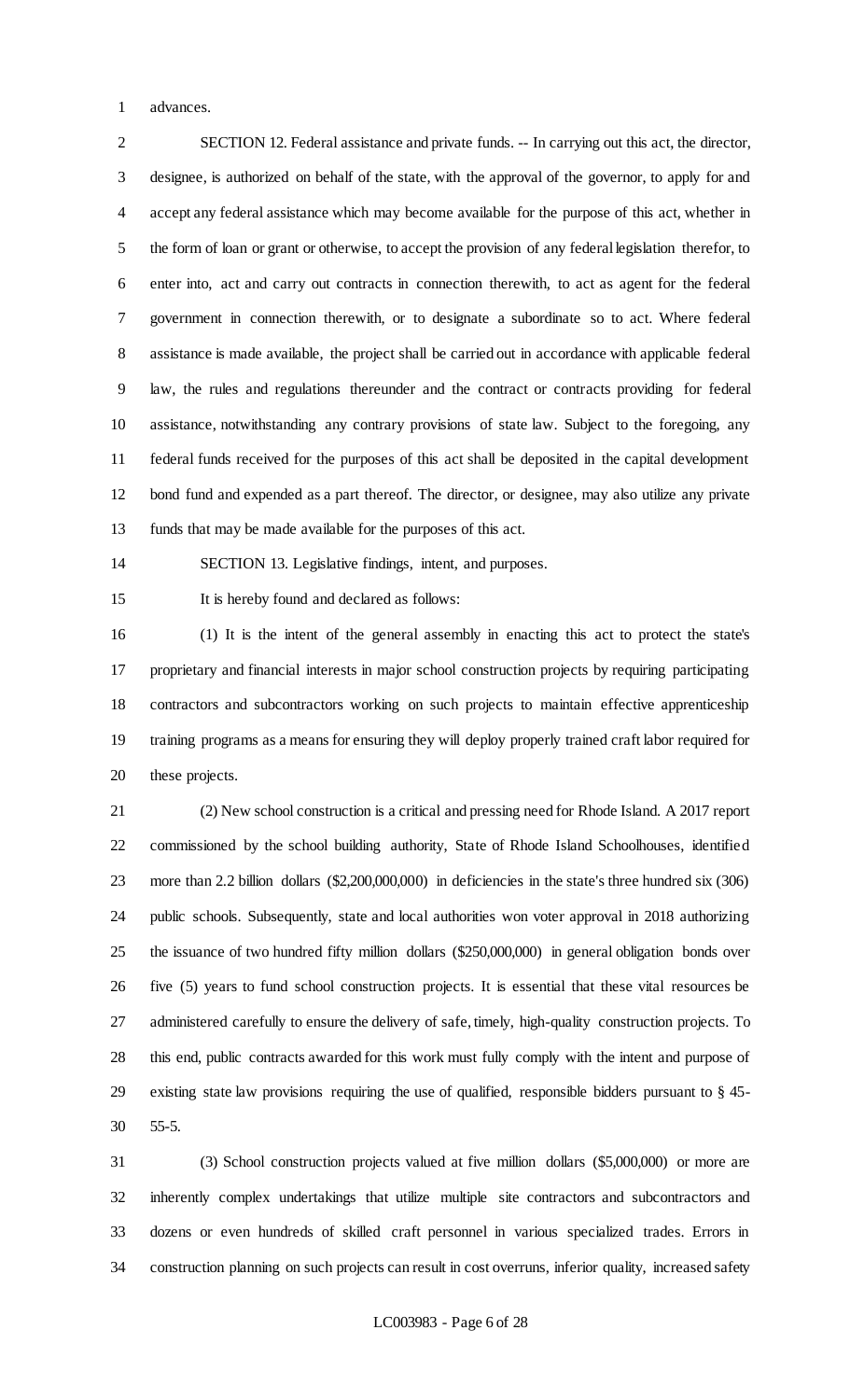risks, and schedule delays that can disrupt the timely delivery of educational services. Such effects are especially problematic where they are caused by flaws in project staffing insofar as construction is both a highly skilled and labor-intensive industry. While these challenges exist under virtually any market conditions, the construction industry is currently facing acute, widespread labor shortages that pose unprecedented risks to future project delivery. Unless effective policy responses are developed to address this skills crisis, it is estimated there will be a national shortage of one million five hundred thousand (1,500,000) construction workers by 2022. Consider the following research studies: The Associated General Contractors of America, Eighty Percent of Contractors Report Difficulty Finding Qualified Craft Workers to Hire As Association Calls for Measures to Rebuild Workforce (August 29, 2018); Construction Labor Market Analyzer, Construction Users RoundTable, The Long-Term Outlook for Construction 6 (2017); Petrochemical Update, Heather Doyle, Craft Labor Shortage Seriously Affecting Mega Projects: Poll, (June 29, 2017). Given these circumstances, Rhode Island, like virtually all other states, has been struggling for several years with this skills gap and has been working to address the growing risks posed by this challenge. Building Futures, Gerard M. Waites, Ahead of the Curve: Increasing Apprentice Utilization in Rhode Island's Construction Industry, (March 2013); Building Futures, Beth Ashman-Collins, Phase 1 - Skills Gap Analysis, RI Construction Trades, (April 25, 2008).

 (4) These construction labor shortages, which have been extensively documented in both national and local research reports, are already causing serious disruptions to project delivery in the form of negative effects on project cost, schedule, safety, and quality. Consider the following research studies: Virtual Builders Exchange, Adolfo Pesquera, Labor Shortages Spur Increased Pay/Benefits, Yet Construction Firms Bullish on 2019, (January 4, 2019); Associated Builders and Contractors, Inc., ABC Highlights Construction Worker Shortage During National Apprenticeship Week, (November 15, 2017); The Aspen Institute: Workforce Strategies Initiative, Maureen Conway and Allison Gerber, Construction Pre-Apprenticeship Programs: Results from a National Survey 6-7 (2009).

 (5) Substantial research also shows that apprenticeship training programs are one of the most viable solutions for addressing these challenges because it has long been recognized as a matter of public policy and industry practice that using apprenticeship training programs effectively and reliably develops a skilled workforce to meet our nation's construction industry needs, including critical infrastructure programs, such as educational facilities. To this end, the U.S. Congress passed the National Apprenticeship Act, Pub. L. No. 75-308, 50 Stat. 664, in 1937 to promote the use of structured education and training in the skilled crafts and trades through formal apprenticeship training programs.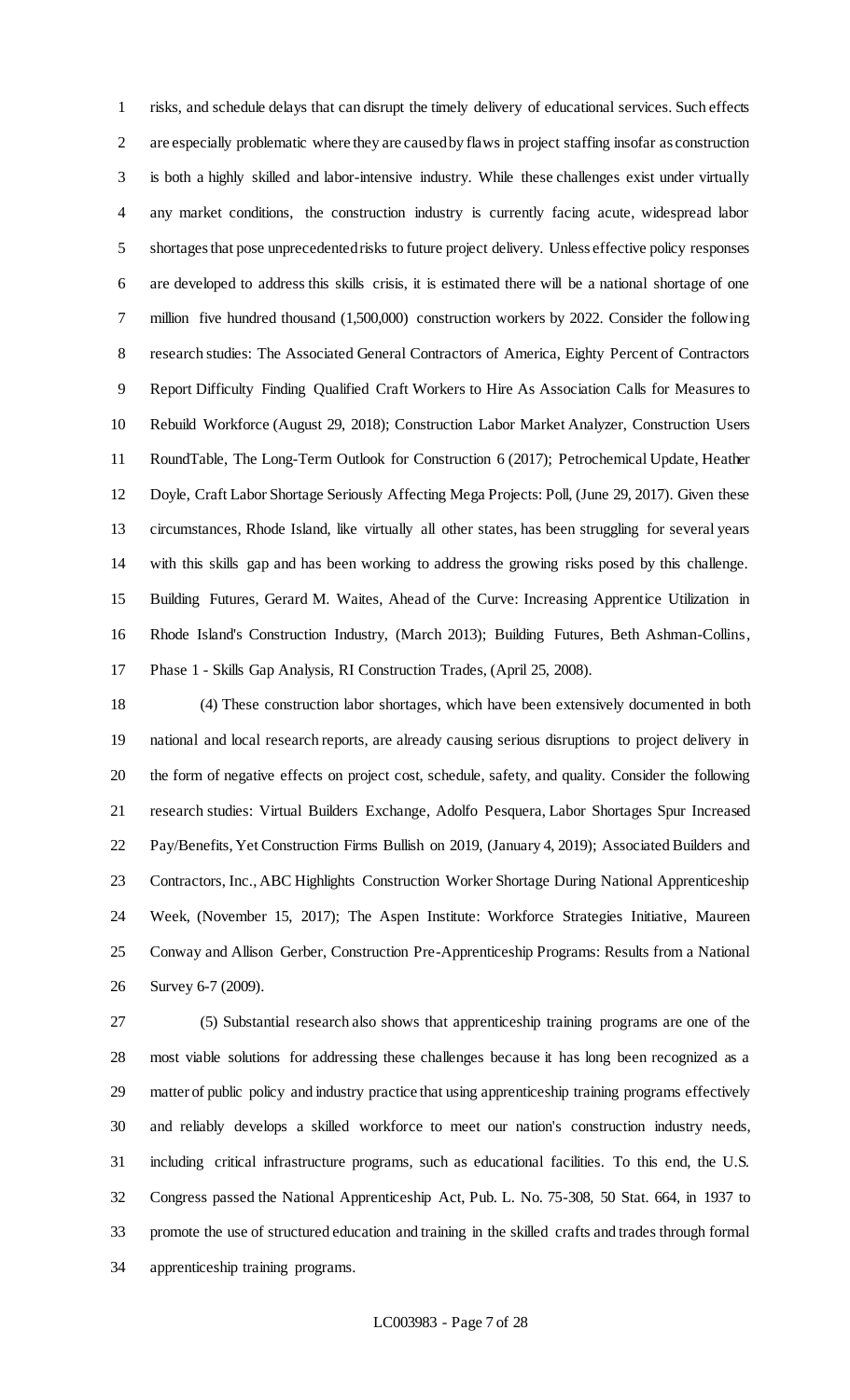(6) The value, benefits, and utility of using apprenticeship training programs in the construction industry have been verified by numerous public and private research projects over the past several years. Consider the following research studies: Case Western Reserve University and U.S. Department of Commerce, The Benefits and Costs of Apprenticeship: A Business Perspective; The Council of Economic Advisors, Addressing America's Reskilling Challenge 7-8 (2018); The Workforce Training & Education Coordinating Board, a Washington state agency, Workforce Training Results (2015); U.S. Departments of Labor, Commerce, Education, and Health and Human Services, What Works in Job Training: A Synthesis of the Evidence 8 (2014); The Aspen Institute: Workforce Strategies Initiative, Matt Helmer and Dave Altstadt, Apprenticeship: Completion and Cancellation in the Building Trades 8-9 (2013); Mathematica Policy Research, Debbie Reed et. al, An Effectiveness Assessment and Cost-Benefit Analysis of Registered Apprenticeship in 10 States (2012); and Urban Institute, Robert Lerman et al., The Benefits and Challenges of Registered Apprenticeship: Sponsors' Perspective ii (2009).

 (7) Given these factors, apprenticeship programs that are operated in accordance with federally established qualification standards under 29 C.F.R. § 29 have been relied upon for more than eighty (80) years as the most effective and reliable method for conducting skills training in construction, and such programs are broadly relied upon for addressing the industry's current skills crisis. Recognizing these benefits, numerous states have enacted legislation requiring contractors to participate in formal apprenticeship programs as a condition for performing public works projects. Rhode Island adopted such a policy for general public works projects in 2014 by enacting § 37-13-3.1. Private sector construction organizations, such as the Construction Users Roundtable, support similar strategies and have recommended that those responsible for large capital projects require site contractors to participate in credible skills training programs as a condition of performing work on their projects. Consider the following research study: Construction Users Roundtable, Skilled Labor Shortage Risk Mitigation (January 2015).

 (8) Requiring contractors and subcontractors on major school construction projects to participate in apprenticeship training programs will help ensure that craft labor personnel on such projects are properly trained by verifying that they are either apprentices currently enrolled in bona fide programs or graduates of such programs. These efforts will also promote needed workforce development efforts in construction that are critical for ensuring future projects are properly staffed with qualified construction craft personnel.

 SECTION 14. Sections 16-7-23, 16-7-36, 16-7-39, 16-7-40 and 16-7-41.1 of the General Laws in Chapter 16-7 entitled "Foundation Level School Support [See Title 16 Chapter 97 - The Rhode Island Board of Education Act]" are hereby amended to read as follows: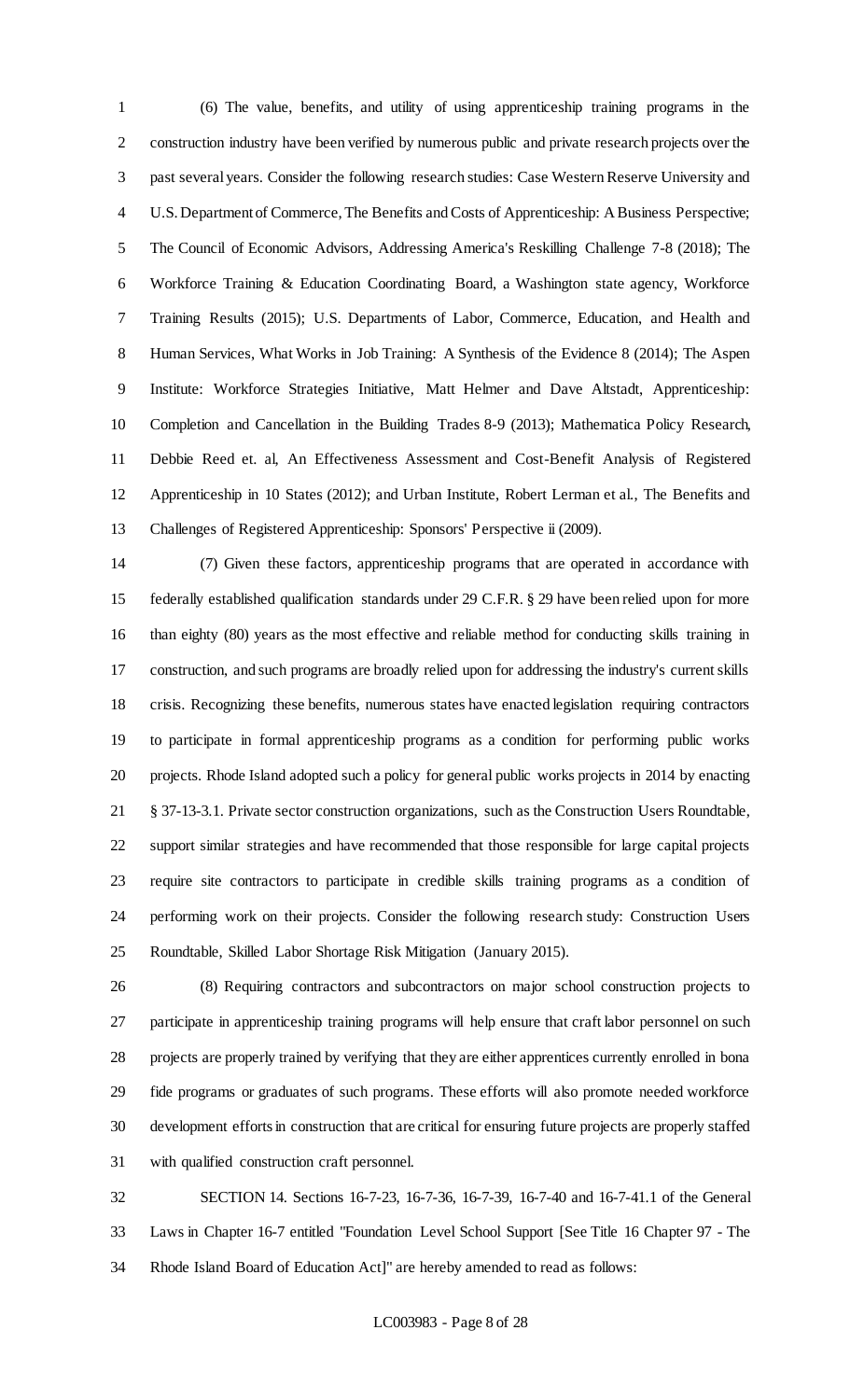## **16-7-23. Community requirements -- Adequate minimum budget provision.**

 (a) The school committee's budget provisions of each community for current expenditures in each budget year shall provide for an amount from all sources sufficient to support the basic program and all other approved programs shared by the state. Each community shall contribute local funds to its school committee in an amount not less than its local contribution for schools in the previous fiscal year except to the extent permitted by §§ 16-7-23.1 and 16-7-23.2. Provided, that for the fiscal years 2010 and 2011 each community shall contribute to its school committee in an amount not less than ninety-five percent (95.0%) of its local contribution for schools for the fiscal year 2009. Calculation of the annual local contribution shall not include Medicaid revenues received by the municipality or district pursuant to chapter 8 of title 40. A community that has a decrease in enrollment may compute maintenance of effort on a per-pupil rather than on an aggregate basis when determining its local contribution; furthermore, a community that experiences a nonrecurring expenditure for its schools may deduct the nonrecurring expenditure in computing its maintenance of effort. The deduction of nonrecurring expenditures shall be with the approval of the commissioner. Provided, however, that notwithstanding any provision of this title to the contrary, debt service that is no longer carried on the books of any school district shall not be included in any school district's annual budget, nor shall nonrecurring debt service be included in maintenance of effort as set forth in this chapter, nor shall any nonrecurring debt service be included in the operating budget of any school district. For the purposes set forth above, nonrecurring capital lease payments shall be considered nonrecurring debt service. The courts of this state shall enforce this section by means of injunctive relief.

 (b) Districts' annual maintenance expenditures must meet the requirements of subsection 23 (b)(1), (b)(2),  $\Theta$ **F** (b)(3), or (b)(4) of this section.

 (1) A minimum of three percent (3%) of the operating budget shall be dedicated exclusively for maintenance expenditures as defined in § 16-7-36(7) provided that for FY 2019, that amount shall be one percent (1%), for FY 2020, that amount shall be one and one-half percent (1.5%), for FY 2021 that amount shall be two percent (2%), and for FY 2022 that amount shall be two and one-half percent (2.5%).

 (2) A minimum of three percent (3%) of the replacement value shall be dedicated exclusively for maintenance expenditures as defined in § 16-7-36(7) provided that for FY 2019, that amount shall be one percent (1%), for FY 2020 that amount shall be one and one-half percent (1.5%), for FY 2021 that amount shall be two percent (2%), and for FY 2022 that amount shall be two and one-half percent (2.5%).

(3) A minimum of three dollars (\$3.00), subject to inflation, per square foot of building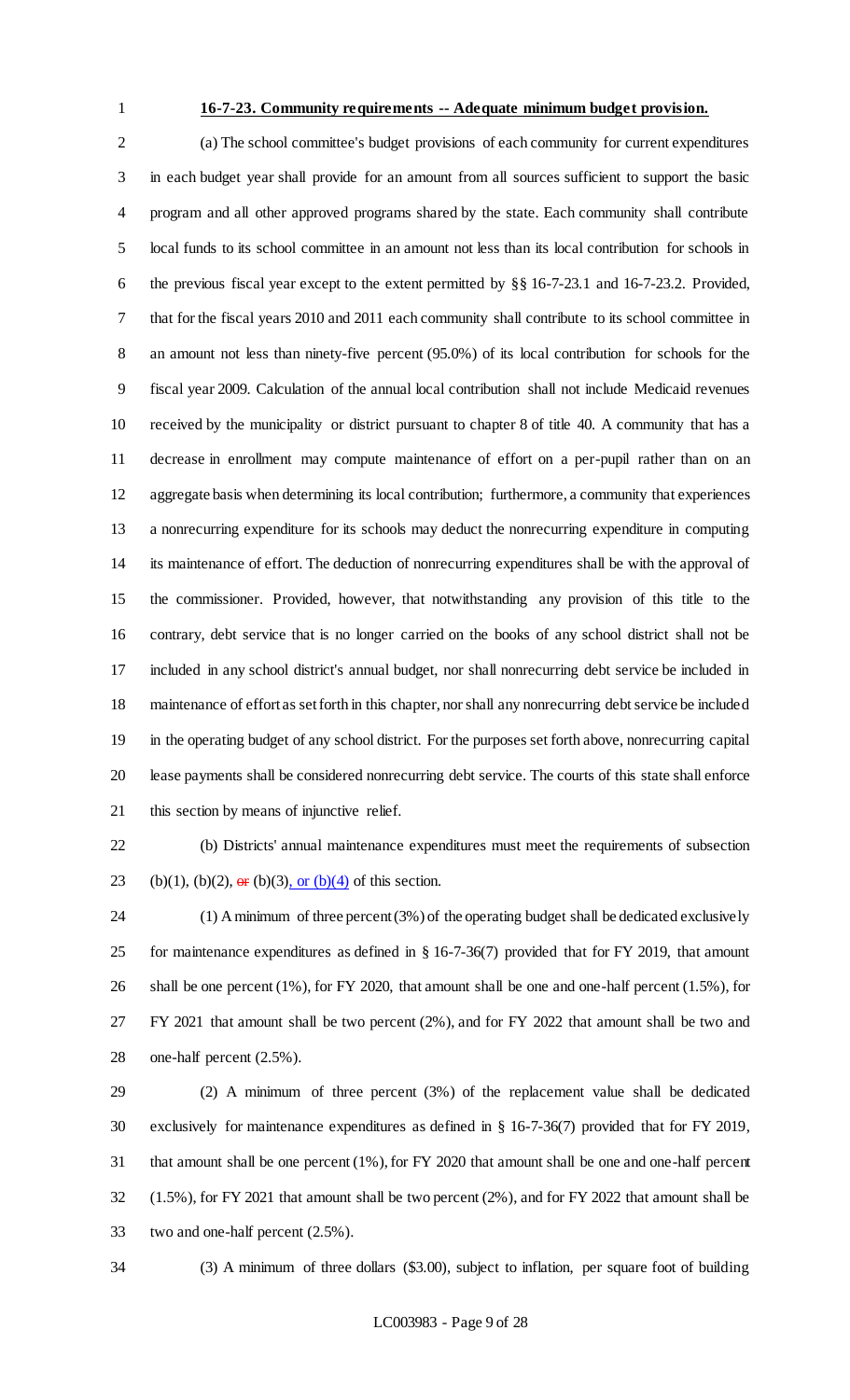space shall be dedicated exclusively for maintenance expenditures as defined in § 16-7-36(7).

2 (4) A deposit equal to maintenance funds as defined by subsection  $(b)(1)$ ,  $(b)(2)$  or  $(b)(3)$  of this section to a restricted fund created by the district and dedicated solely to capital 4 improvements for districts that receive a waiver from the department of education for completion of significant renovations or new buildings in the prior three (3) fiscal years.

 (c) The department of elementary and secondary education shall be responsible for establishing a reporting mechanism to ensure the intent of this section is being met. In the event that a district does not meet its minimum expenditure requirement in a given year, the state shall direct state housing aid paid pursuant to § 16-7-41 or § 16-105-5, in an amount equal to the shortfall, to a restricted fund created by the district and dedicated solely to meeting maintenance requirements.

 (d) Whenever any state funds are appropriated for educational purposes, the funds shall be used for educational purposes only and all state funds appropriated for educational purposes must be used to supplement any and all money allocated by a city or town for educational purposes and, in no event, shall state funds be used to supplant, directly or indirectly, any money allocated by a city or town for educational purposes. All state funds shall be appropriated by the municipality to the school committee for educational purposes in the same fiscal year in which they are appropriated at the state level even if the municipality has already adopted a school budget. All state and local funds unexpended by the end of the fiscal year of appropriation shall remain a surplus of the school committee and shall not revert to the municipality. Any surplus of state or local funds appropriated for educational purposes shall not in any respect affect the requirement that each community contribute local funds in an amount not less than its local contribution for schools in the previous fiscal year, subject to subsection (a) of this section, and shall not in any event be deducted from the amount of the local appropriation required to meet the maintenance of effort provision in any given year.

## **16-7-36. Definitions.**

 The following words and phrases used in §§ 16-7-35 to 16-7-47 have the following meanings:

 (1) "Adjusted equalized weighted assessed valuation" means the equalized weighted assessed valuation for a community as determined by the division of property valuation within the department of revenue in accordance with § 16-7-21; provided, however, that in the case of a regional school district the commissioner of elementary and secondary education shall apportion the adjusted equalized weighted assessed valuation of the member cities or towns among the regional school district and the member cities or towns according to the proportion that the number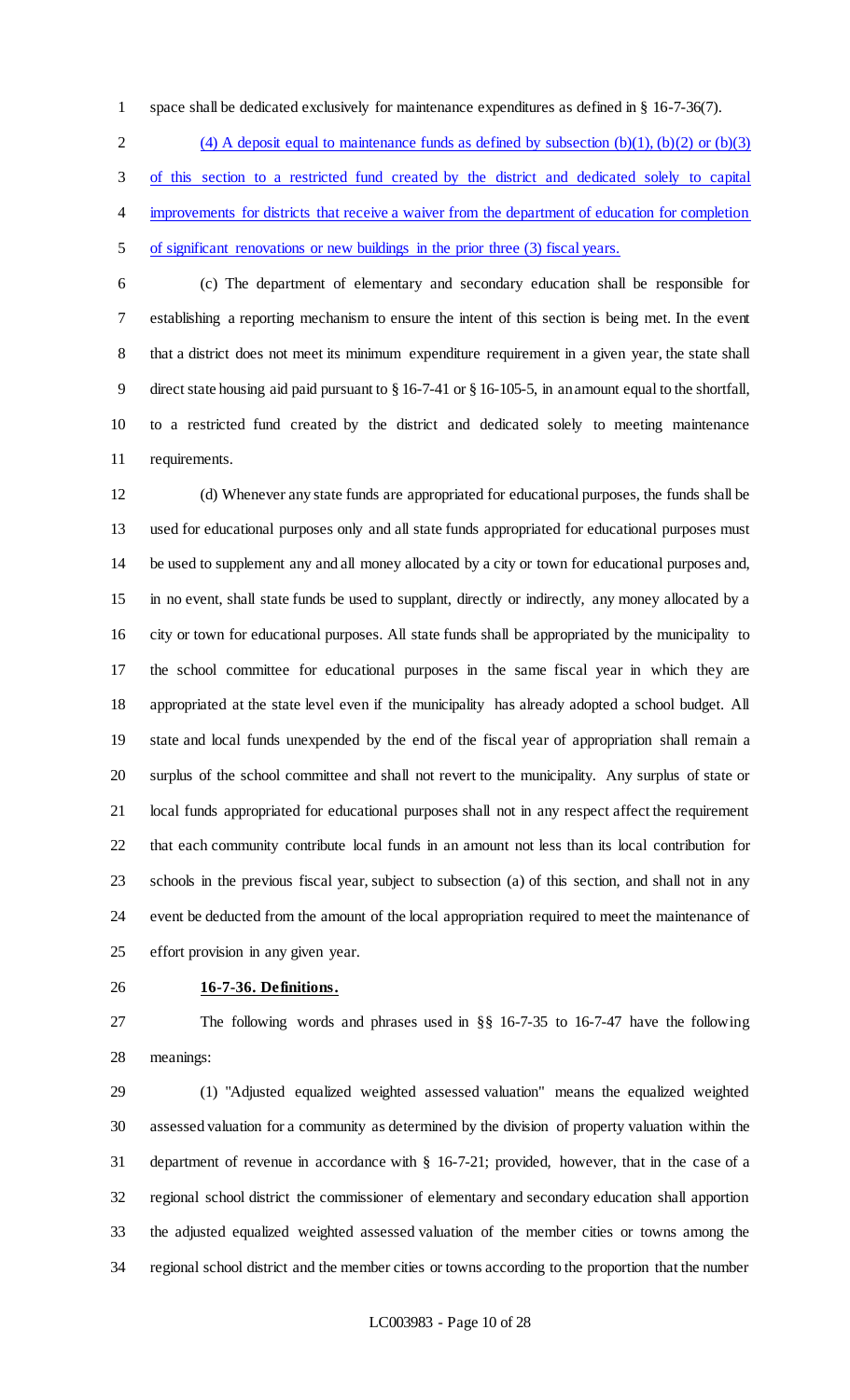of pupils of the regional school district bears to the number of pupils of the member cities or towns.

 (2) "Approved project" means a project which has complied with the administrative regulations governing §§ 16-7-35 through 16-7-47, and which has been authorized to receive state school housing reimbursement by the commissioner of elementary and secondary education.

 (3) "Commissioning agent" means a person or entity who ensures that systems are designed, installed, functionally tested, and capable of being operated and maintained to perform in conformity with the design intent of a project.

 (4) "Community" means any city, town, or regional school district established pursuant to law; provided, however, that the member towns of the Chariho regional high school district, created by P.L. 1958, ch. 55, as amended, shall constitute separate and individual communities for the purposes of distributing the foundation level school support for school housing for all grades financed in whole or in part by the towns irrespective of any regionalization.

 (5) "Facilities condition index" means the cost to fully repair the building divided by the cost to replace the building as determined by the school building authority.

 (6) "Functional utilization" means the ratio of the student population within a school facility to the capacity of the school facility to adequately serve students as defined by the school building authority.

 (7) "Maintenance expenditures" means amounts spent for repairs or replacements for the purpose of keeping a school facility open and safe for use, including repairs, maintenance, and replacements to a school facility's heating, lighting, ventilation, security, and other fixtures to keep the facility or fixtures in effective working condition. Maintenance shall not include contracted or direct custodial or janitorial services, expenditures for the cleaning of a school facility or its fixtures, the care and upkeep of grounds, recreational facilities, or parking lots, or the cleaning of or repairs and replacements to movable furnishings or equipment.

 (8) "Minority business approved project" means an approved project where at least ten 26 percent (10%) of the dollar value of the entire approved project cost is allocated toward services from a small Rhode Island based business. The small Rhode Island based business shall be certified as a minority business enterprise pursuant to chapter 14.1 of title 37, with at least fifty-one percent (51%) owned or managed by a person who is black, hispanic, asian american, american indian and alaskan native.  $(8)(9)$  "Owner's program manager" means owner's program manager as defined in § 37-2-7.

 $\left(\frac{9}{10}\right)$  "Prime contractor" means the construction contractor who is responsible for the completion of a project.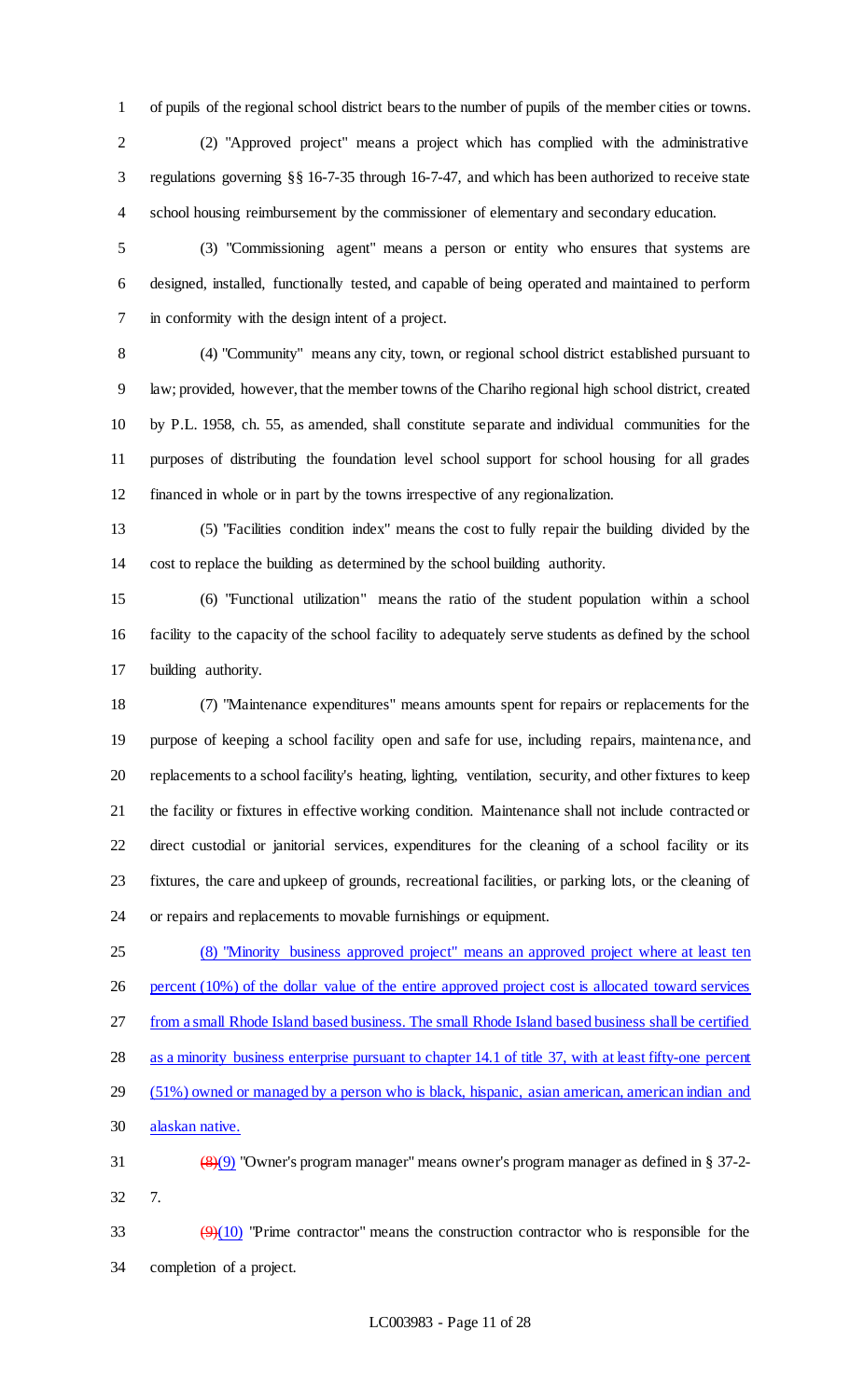$\left(\frac{10}{11}\right)$  "Reference year" means the year next prior to the school year immediately preceding that in which aid is to be paid.

 $\frac{(11)(12)}{2}$  "Subject to inflation" means the base amount multiplied by the percentage of increase in the Producer Price Index (PPI) Data for Nonresidential Building Construction (NAICS 236222) as published by the United States Department of Labor, Bureau of Labor Statistics determined as of September 30 of the prior calendar year.

## **16-7-39. Computation of school housing-aid ratio.**

 For each community, the percent of state aid for school housing costs shall be computed in the following manner:

 (1) The adjusted equalized weighted assessed valuation for the district is divided by the resident average daily membership for the district (grades twelve (12) and below); (2) The adjusted equalized weighted assessed valuation for the state is divided by the resident average daily membership for the state (grades twelve (12) and below); (1) is then divided by (2) and the resultant ratio is multiplied by a factor currently set at sixty-two percent (62%) which represents the approximate average district share of school support; the resulting product is then subtracted from one hundred percent (100%) to yield the housing aid share ratio, provided that in no case shall the ratio be less than thirty percent (30%). Provided, that effective July 1, 2010, and annually at the start of each fiscal year thereafter, the thirty percent (30%) floor on said housing-aid share shall be increased by five percent (5%) increments each year until said floor on the housing-aid share ratio reaches a minimum of not less than forty percent (40%). This provision shall apply only to school housing projects completed after June 30, 2010, that received approval from the board of regents prior to June 30, 2012. Provided further, for the fiscal year beginning July 1, 2012, and for subsequent fiscal years, the minimum housing aid share shall be thirty-five percent (35%) for all projects receiving council on elementary and secondary education approval after June 30, 2012. The resident average daily membership shall be determined in accordance with § 16-7-22(1).

 (2) No district shall receive a combined total of more than twenty (20) incentive percentage 27 points for projects that commence construction by December 30, 2023 2025, and five (5) incentive points for projects that commence construction thereafter; provided further, these caps shall be in 29 addition to amounts received under  $\S$ § 16-7-40(a)(1) and 16-7-40(a)(2). Furthermore, a district's share shall not be decreased by more than half of its regular share irrespective of the number of incentive points received nor shall a district's state share increase by more than half of its regular share, including amounts received under §§ 16-7-40(a)(1) and 16-7-40(a)(2), irrespective of the number of incentive points received.

## **16-7-40. Increased school housing ratio.**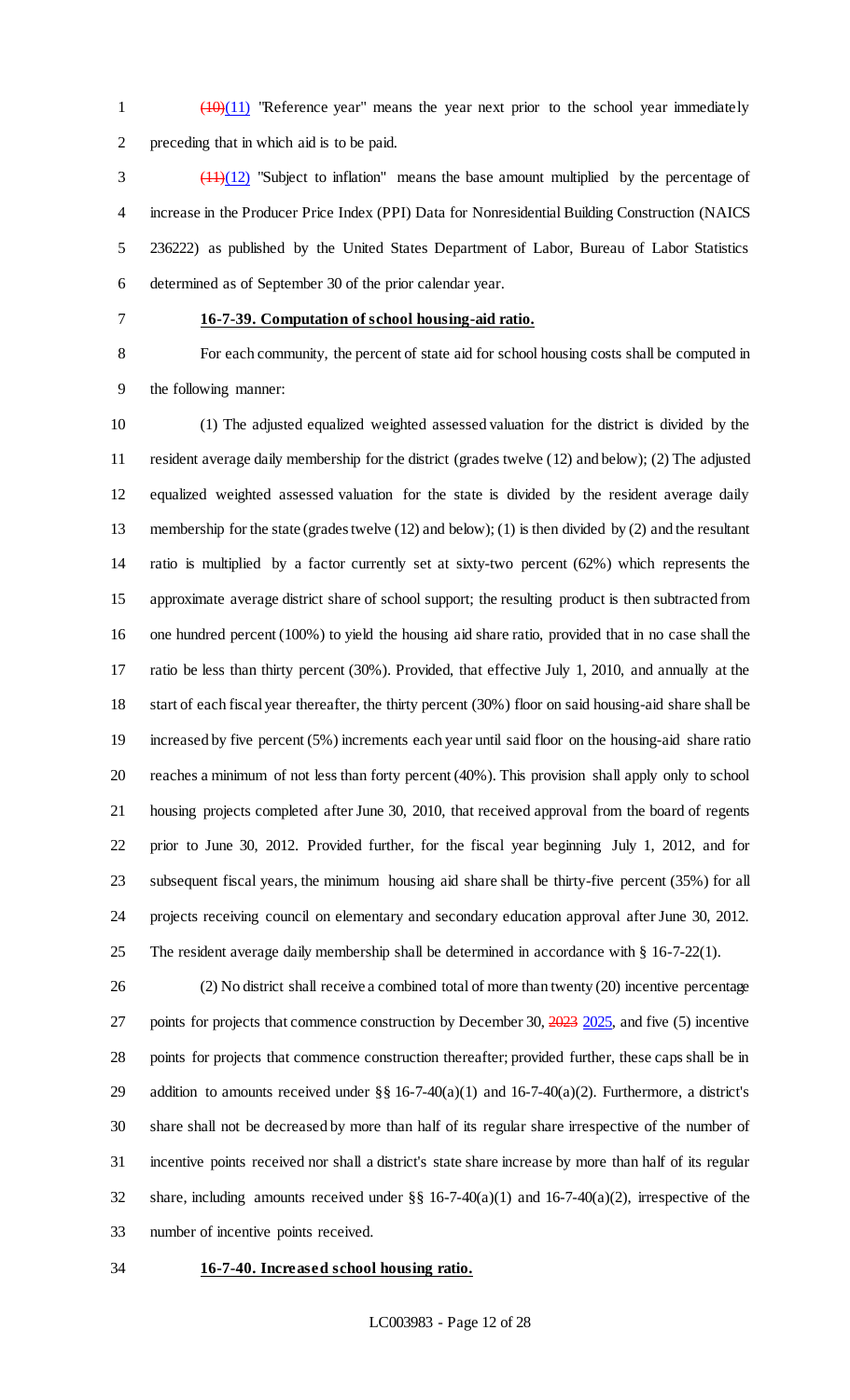(a)(1) In the case of regional school districts, the school housing aid ratio shall be increased by two percent (2%) for each grade so consolidated.

 (2) Regional school districts undertaking renovation project(s) shall receive an increased share ratio of four percent (4%) for those specific project(s) only, in addition to the combined share ratio calculated in § 16-7-39 and this subsection.

 (b) In the case of projects undertaken by districts specifically for the purposes of school safety and security, the school housing aid share ratio shall be increased by five percent (5%) for these specific projects only, in the calculation of school housing aid. The increased share ratio shall continue to be applied for as long as the project(s) receives state housing aid. In order to qualify for the increased share ratio, seventy-five percent (75%) of the project costs must be specifically directed to school safety and security measures. The council on elementary and secondary education shall promulgate rules and regulations for the administration and operation of this section.

 (c)(1) For purposes of addressing health and safety deficiencies as defined by the school building authority, including the remediation of hazardous materials, the school housing aid ratio shall be increased by five percent (5%) so long as the construction of the project commences by December 30, 2022, is completed by December 30, 2027, and a two hundred fifty million dollar (\$250,000,000) general obligation bond is approved on the November 2018 ballot. In order to qualify for the increased share ratio, twenty-five percent (25%) of the project costs or a minimum of five hundred thousand dollars (\$500,000) must be specifically directed to this purpose.

 (2) The increased school housing aid ratio of five percent (5%) for addressing health and safety deficiencies as defined by the school building authority, including the remediation of hazardous materials, shall be extended so long as the project commences by December 30, 2025, is completed by December 30, 2030, a three hundred million dollar (\$300,000,000) general 25 obligation bond is approved on the November 2022 ballot, and twenty-five percent (25%) of the project costs or a minimum of one million dollars (\$1,000,000) is specifically directed to this purpose.

 (d) For purposes of educational enhancement, including projects devoted to the enhancement of early childhood education and career and technical education, the school housing aid ratio shall be increased by five percent (5%) so long as construction of the project commences by December 30, 2022, is completed by December 30, 2027, and a two hundred fifty million dollar (\$250,000,000) general obligation bond is approved on the November 2018 ballot. The increased school housing aid ratio of five percent (5%) for educational enhancement shall be extended so 34 long as the project commences by December 30, 2025, is completed by December 30, 2030, and a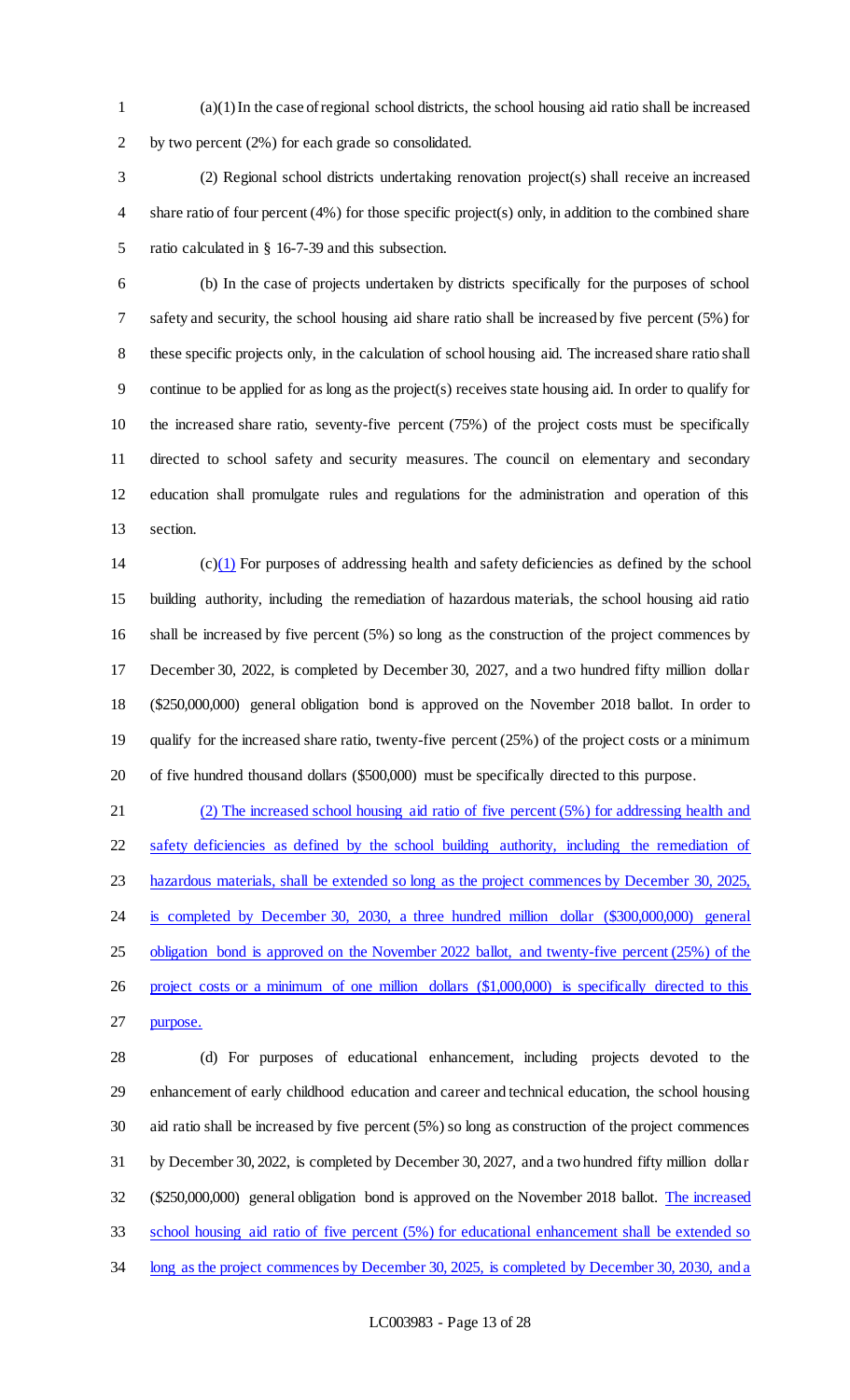1 three hundred million dollar (\$300,000,000) general obligation bond is approved on the November 2 2022 ballot. In order to qualify for the increased share ratio, twenty-five percent (25%) of the project costs or a minimum of five hundred thousand dollars (\$500,000) must be specifically directed to these purposes.

 (e) For replacement of a facility that has a facilities condition index of sixty-five percent (65%) or higher, the school housing ratio shall be increased by five percent (5%) so long as construction of the project commences by December 30, 2023, is completed by December 30, 2028, does not receive a bonus pursuant to subsection (f) or subsection (g), and a two hundred fifty million dollar (\$250,000,000) general obligation bond is approved on the November 2018 ballot. In order to qualify for the increased share ratio, twenty-five percent (25%) of the project costs or a minimum of five hundred thousand dollars (\$500,000) must be specifically directed to this purpose.

 (f) For any new construction or renovation that increases the functional utilization of any facility from less than sixty percent (60%) to more than eighty percent (80%), including the consolidation of school buildings within or across districts, the school housing aid ratio shall be increased by five percent (5%) so long as construction of the project commences by December 30, 2023, is completed by December 30, 2028, and a two hundred fifty million dollar (\$250,000,000) general obligation bond is approved on the November 2018 ballot. In order to qualify for the increased share ratio, twenty-five percent (25%) of the project costs or a minimum of five hundred thousand dollars (\$500,000) must be specifically directed to this purpose.

 (g) For any new construction or renovation that decreases the functional utilization of any facility from more than one hundred twenty percent (120%) to between eighty-five percent (85%) to one hundred five percent (105%), the school housing ratio shall be increased by five percent (5%) so long as construction of the project commences by December 30, 2023, is completed by December 30, 2028, and a two hundred fifty million dollar (\$250,000,000) general obligation bond is approved on the November 2018 ballot. In order to qualify for the increased share ratio, twenty- five percent (25%) of the project costs or a minimum of five hundred thousand dollars (\$500,000) must be specifically directed to this purpose.

 (h) For consolidation of two (2) or more school buildings, within or across districts into one school building, the school housing aid ratio shall be increased by five percent (5%) so long as construction of the project commences by December 30, 2023, is completed by December 30, 2028, a two hundred fifty million dollar (\$250,000,000) general obligation bond is approved on the November 2018 ballot, and does not receive a bonus pursuant to subsection (f) or subsection (g). The increased school housing aid ratio of five percent (5%) for consolidation of two (2) or more school buildings, within or across districts into one school building, shall be extended so long as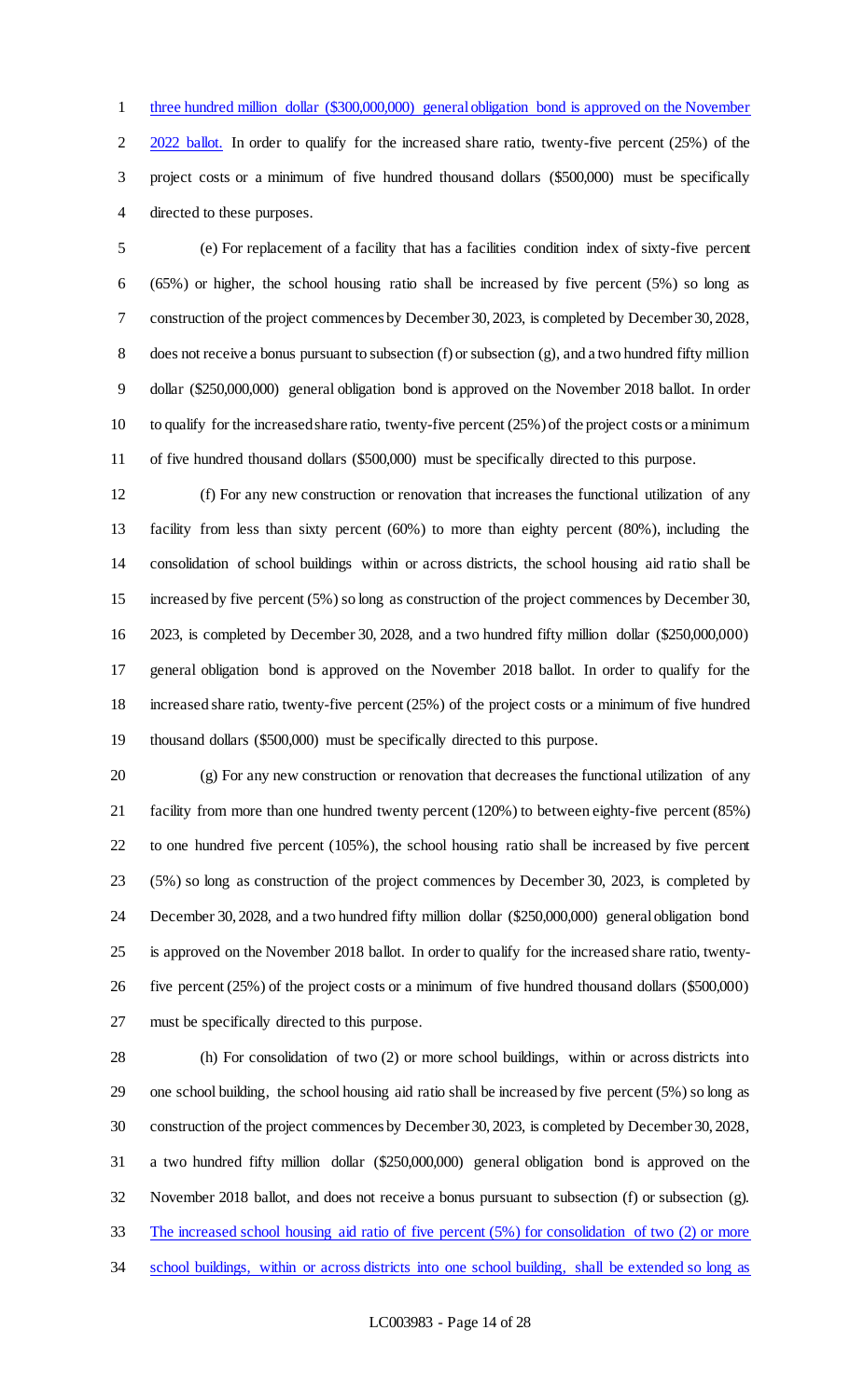the project commences by December 30, 2025, is completed by December 30, 2030, a three 2 hundred million dollar (\$300,000,000) general obligation bond is approved on the November 2022 ballot, and does not receive a bonus pursuant to subsection (f) or subsection (g) of this section. In order to qualify for the increased share ratio, twenty-five percent (25%) of the project costs or a minimum of five hundred thousand dollars (\$500,000) must be specifically directed to this purpose. (i) For any new construction or renovation that is a minority business approved project as defined in § 16-7-36(8), the school housing aid ratio shall be increased by five percent (5%) so long 8 as the project commences by December 30, 2025, is completed by December 30, 2030, and a three hundred million dollar (\$300,000,000) general obligation bond is approved on the November 2022 ballot. (j) For any new construction or renovation where at least fifty percent (50%) of the dollar value of the entire approved project cost is allocated toward services by one or more Rhode Island based businesses, other than the prime contractor, the school housing aid ratio shall be increased by five percent (5%) so long as the project commences by December 30, 2025, is completed by December 30, 2030, and a three hundred million dollar (\$300,000,000) general obligation bond is approved on the November 2022 ballot. (k)(1) For any new construction or renovation that includes energy efficiency and renewable energy upgrades, the school housing aid ratio shall be increased by five percent (5%) so long as a three hundred million dollar (\$300,000,000) general obligation bond is approved on the November 2022 ballot and does not receive a bonus pursuant to subsection (k)(2) of this section. 21 In order to qualify for the increased share ratio, twenty-five percent (25%) of the project costs or a 22 minimum of one million dollars (\$1,000,000) must be specifically directed to this purpose. (2) For any new construction or renovation that includes energy efficiency and renewable 24 energy upgrades for the building to meet the latest Northeast Collaborative for High Performance 25 Schools (NE-CHPS) standard of a Zero Energy Capable school building, the school housing aid 26 ratio shall be increased by ten percent (10%) so long as a three hundred million dollar (\$300,000,000) general obligation bond is approved on the November 2022 ballot and does not 28 receive a bonus pursuant to subsection  $(k)(1)$  of this section. In order to qualify for the increased 29 share ration, twenty-five percent (25%) of the project costs or a minimum of one million dollars (\$1,000,000) must be specifically directed to this purpose.  $\frac{1}{2}$  (i)(l) Any regionalized and/or non-regionalized school district receiving an increased share ratio for a project approved prior to July 1, 2018, shall continue to receive the increased share ratio for as long as the project receives state housing aid.

**16-7-41.1. Eligibility for reimbursement.**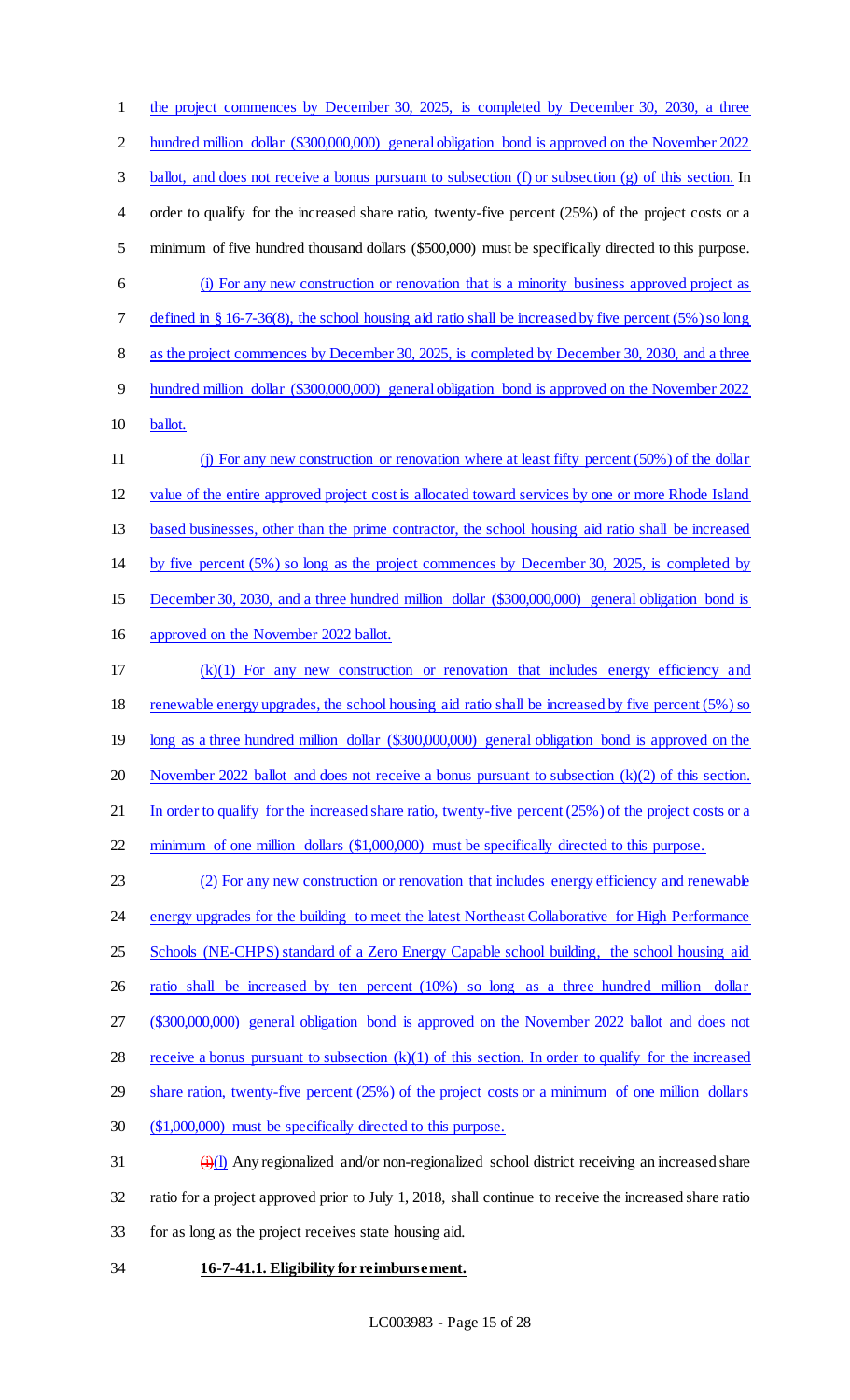(a) School districts, not municipalities, may apply for and obtain approval for a project under the necessity of school construction process set forth in the regulations of the council on elementary and secondary education, provided, however, in the case of a municipality that issues bonds through the Rhode Island health and educational building corporation to finance or refinance school facilities for a school district that is not part of the municipality, the municipality may apply for and obtain approval for a project. Such approval will remain valid until June 30 of the third fiscal year following the fiscal year in which the council on elementary and secondary education's approval is granted. Only those projects undertaken at school facilities under the care and control of the school committee and located on school property may qualify for reimbursement under §§ 16-7-35 -- 16-7-47. Facilities with combined school and municipal uses or facilities that are operated jointly with any other profit or nonprofit agency do not qualify for reimbursement under §§ 16-7-35 -- 16-7-47. Projects completed by June 30 of a fiscal year are eligible for reimbursement in the following fiscal year. A project for new school housing or additional housing shall be deemed to be completed when the work has been officially accepted by the school committee or when the housing is occupied for its intended use by the school committee, whichever is earlier.

 (b) Notwithstanding the provisions of this section, the board of regents shall not grant final approval for any project between June 30, 2011, and May 1, 2015, except for projects that are necessitated by immediate health and safety reasons. In the event that a project is requested during the moratorium because of immediate health and safety reasons, those proposals shall be reported to the chairs of the house and senate finance committees.

 (c) Any project approval granted prior to the adoption of the school construction regulations in 2007, and which are currently inactive; and any project approval granted prior to the adoption of the school construction regulations in 2007 which did not receive voter approval or which has not been previously financed, are no longer eligible for reimbursement under this chapter. The department of elementary and secondary education shall develop recommendations for further cost containment strategies in the school housing aid program.

 (d) Beginning July 1, 2015, the council on elementary and secondary education shall approve new necessity of school construction applications on an annual basis. The department of elementary and secondary education shall develop an annual application timeline for local education agencies seeking new necessity of school construction approvals.

 (e) Beginning July 1, 2019, no state funding shall be provided for projects in excess of ten million dollars (\$10,000,000) unless the prime contractor for the project has received prequalification from the school building authority.

(f) Beginning July 1, 2019, the necessity of school construction process set forth in the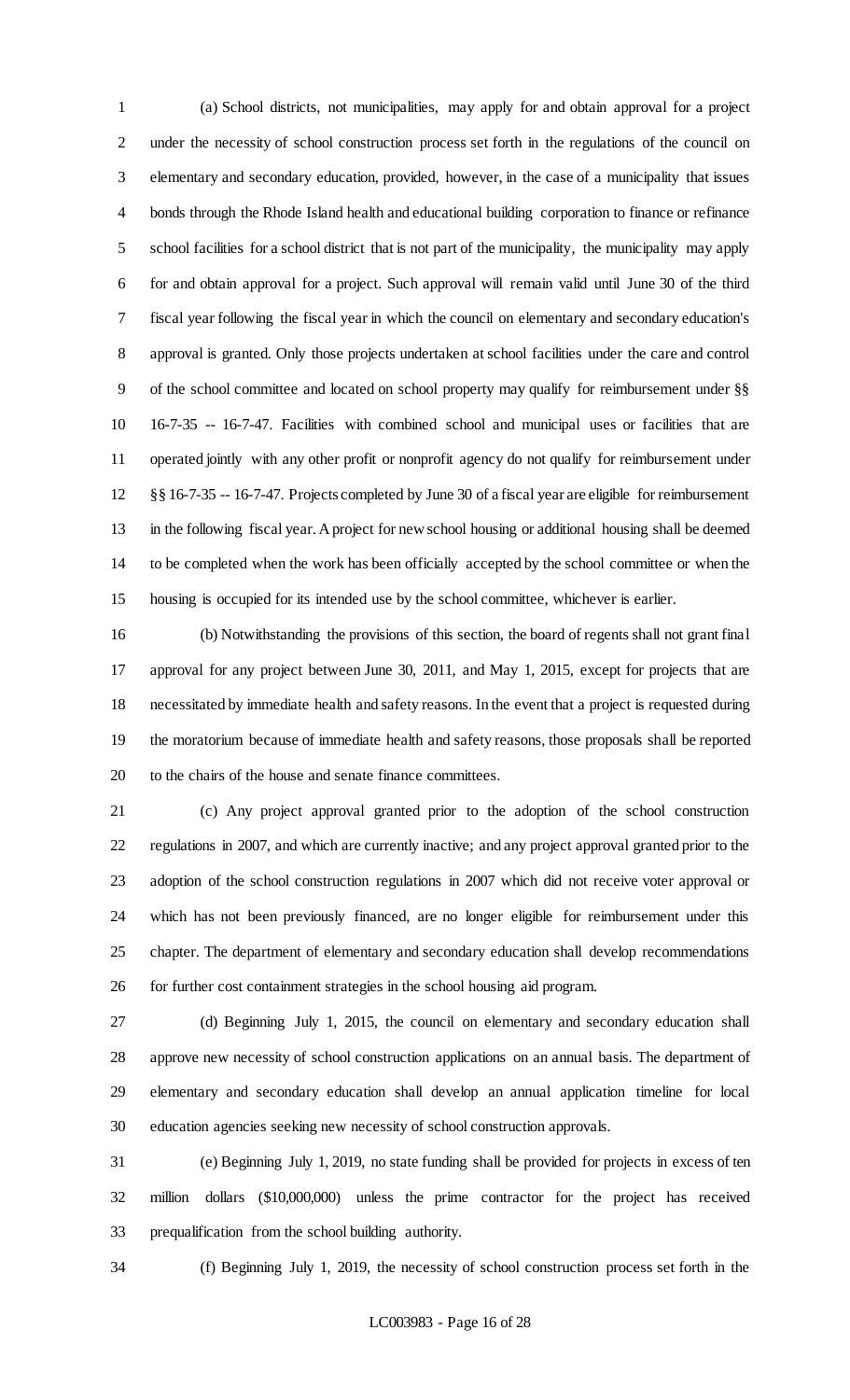regulations of the council on elementary and secondary education shall include a single statewide process, developed with the consultation of the department of environmental management, that will ensure community involvement throughout the investigation and remediation of contaminated building sites for possible reuse as the location of a school. That process will fulfill all provisions of § 23-19.14-5 related to the investigation of reuse of such sites for schools.

 (g) Beginning July 1, 2019, school housing projects exceeding one million five hundred thousand dollars (\$1,500,000) subject to inflation shall include an owner's program manager and a commissioning agent. The cost of the program manager and commissioning agent shall be considered a project cost eligible for aid pursuant to §§ 16-7-41 and 16-105-5.

 (h) Temporary housing, or swing space, for students shall be a reimbursable expense so 11 long as a district can demonstrate that no other viable option to temporarily house students exists and provided that use of the temporary space is time limited for a period not to exceed twenty-four (24) months and tied to a specific construction project.

 (i) Environmental site remediation, as defined by the school building authority, shall be a reimbursable expense up to one million dollars (\$1,000,000) per project.

 (j) If, within thirty (30) years of construction, a newly constructed school is sold to a private entity, the state shall receive a portion of the sale proceeds equal to that project's housing aid reimbursement rate at the time of project completion.

 (k) All projects must comply with § 37-13-6, ensuring that prevailing wage laws are being 20 followed, and § 37-14.1-6, ensuring that minority business enterprises reach a minimum of ten 21 percent (10%) of the dollar value of the bid, and § 37-13-3.3, ensuring apprenticeship program utilization.

(l) Using reviewable criteria, all projects seeking school housing aid shall complete an

24 independent, objective, reasoned study on all projects over ten million dollars (\$10,000,000) to

25 determine whether adoption of a project labor agreement on the proposed project or projects will

26 help achieve the goals of the state purchases act.

 SECTION 15. Section 16-105-3 of the General Laws in Chapter 16-105 entitled "School Building Authority" is hereby amended to read as follows:

- **16-105-3. Roles and responsibilities.**
- The school building authority roles and responsibilities shall include:

 (1) Management of a system with the goal of ensuring equitable and adequate school housing for all public school children in the state;

 (2) Prevention of the cost of school housing from interfering with the effective operation of the schools;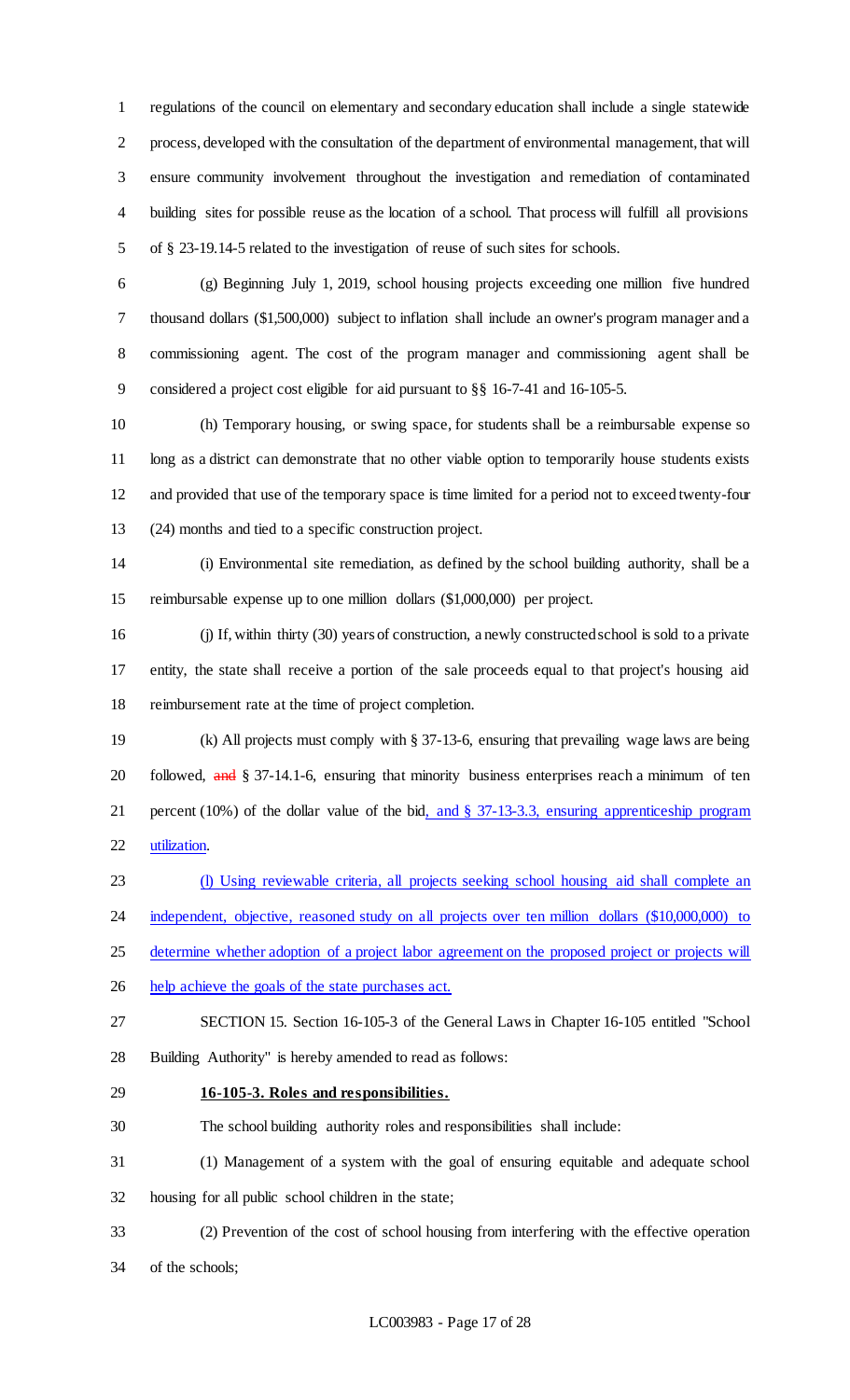(3) Management of school housing aid in accordance with statute;

 (4) Reviewing and making recommendations to the council on elementary and secondary education on necessity of school construction applications for state school housing aid and the school building authority capital fund, based on the recommendations of the school building authority advisory board;

 (5) Promulgating, managing, and maintaining school construction regulations, standards, and guidelines applicable to the school housing program, based on the recommendations of the school building authority advisory board, created in § 16-105-8. Said regulations shall require conformance with the minority business enterprise requirements set forth in § 37-14.1-6 and with the latest Northeast Collaborative for High Performance Schools (NE-CHPS) standards;

 (6) Developing a prequalification and review process for prime contractors, architects, and engineers seeking to bid on projects in excess of ten million dollars (\$10,000,000) in total costs subject to inflation. Notwithstanding any general laws to the contrary, a prequalification shall be valid for a maximum of two (2) years from the date of issuance. Factors to be considered by the school building authority in granting a prequalification to prime contractors shall include, but not be limited to, the contractor's history of completing complex projects on time and on budget, track record of compliance with applicable environmental and safety regulations, evidence that completed prior projects prioritized the facility's future maintainability, and compliance with applicable requirements for the use of women and minority owned subcontractors;

 (i) At least annually, a list of prequalified contractors, architects, and engineers shall be publicly posted with all other program information;

 (7) Providing technical assistance and guidance to school districts on the necessity of school construction application process;

 (8) Providing technical advice and assistance, training, and education to cities, towns, and/or local education agencies and to general contractors, subcontractors, construction or project managers, designers and others in planning, maintenance, and establishment of school facility space;

 (9) Developing a project priority system, based on the recommendations of the school building authority advisory board, in accordance with school construction regulations for the school building authority capital fund, subject to review and, if necessary, to be revised on intervals not to exceed five (5) years. Project priorities shall include, but not be limited to, the following order of priorities:

 (i) Projects to replace or renovate a building that is structurally unsound or otherwise in a condition seriously jeopardizing the health and safety of school children where no alternative exists;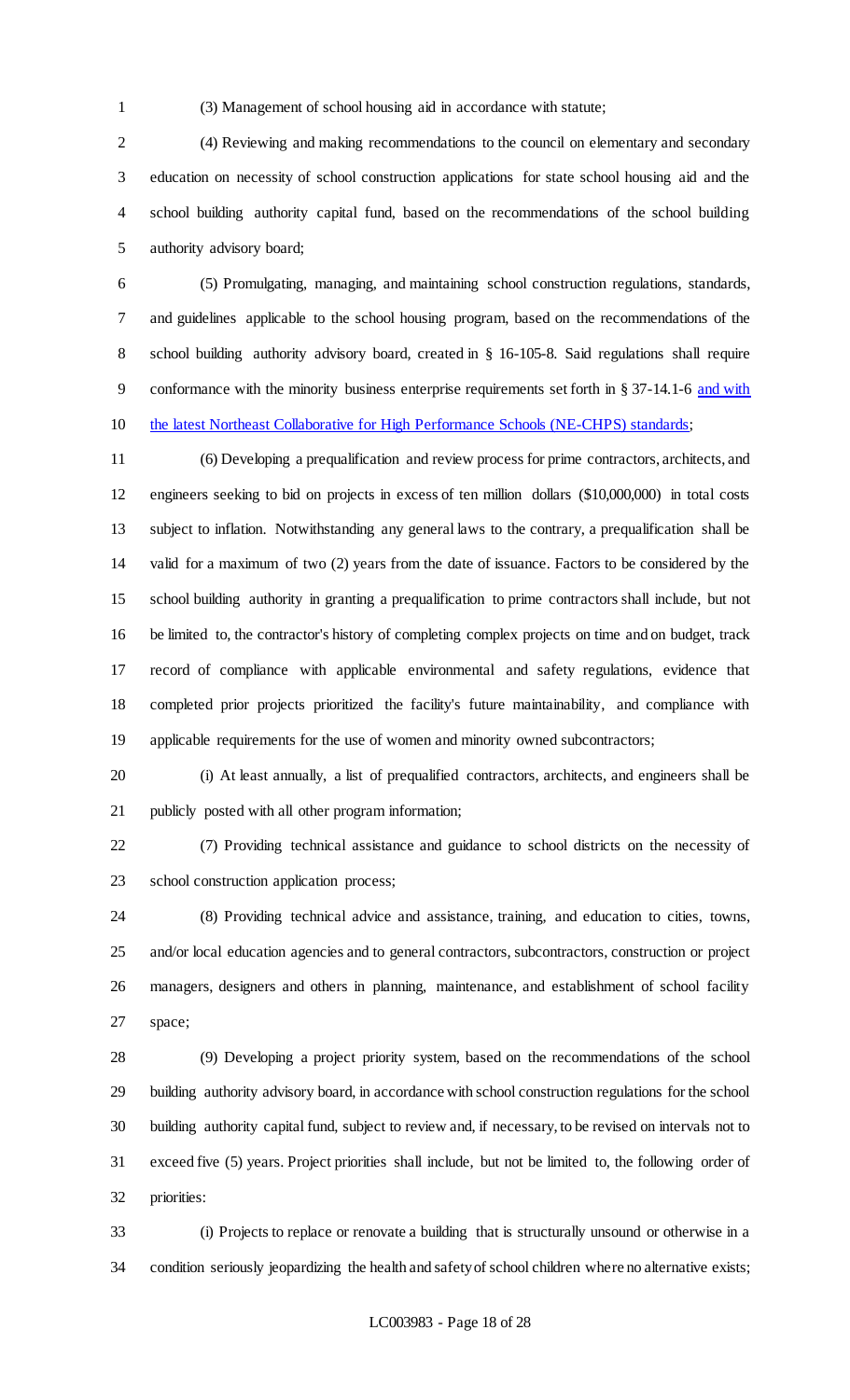- (ii) Projects needed to prevent loss of accreditation;
- (iii) Projects needed for the replacement, renovation, or modernization of the HVAC system in any schoolhouse to increase energy conservation and decrease energy-related costs in said schoolhouse;
- (iv) Projects needed to replace or add to obsolete buildings in order to provide for a full range of programs consistent with state and approved local requirements; and
- (v) Projects needed to comply with mandatory, instructional programs;
- (10) Maintaining a current list of requested school projects and the priority given them;
- (11) Collecting and maintaining readily available data on all the public school facilities in the state;
- (12) Collecting, maintaining, and making publicly available quarterly progress reports of all ongoing school construction projects that shall include, at a minimum, the costs of the project and the time schedule of the project;
- (13) Recommending policies and procedures designed to reduce borrowing for school construction programs at both state and local levels;
- (14) At least every five (5) years, conducting a needs survey to ascertain the capital construction, reconstruction, maintenance, and other capital needs for schools in each district of the state, including public charter schools. Beginning in 2022, this needs survey shall include progress 19 towards and recommendations for energy efficiency and renewable energy upgrades to bring all 20 Rhode Island school buildings to the latest Northeast Collaborative for High Performance Schools
- 21 (NE-CHPS) standard of a Zero Energy Capable school buildings;
- (15) Developing a formal enrollment projection model or using projection models already available;
- (16) Encouraging local education agencies to investigate opportunities for the maximum utilization of space in and around the district;
- (17) Collecting and maintaining a clearinghouse of prototypical school plans that may be consulted by eligible applicants;
- (18) Retaining the services of consultants, as necessary, to effectuate the roles and responsibilities listed within this section;
- (19) Hiring an appropriated staff member who shall create and implement a plan to bring
- all Rhode Island school buildings to the latest Northeast Collaborative for High Performing School
- (NE-CHPS) standard of a Zero Capable school building and who shall provide technical advice
- and assistance, training, and education to cities towns, and/or local education agencies and to
- general contractors, subcontractors, construction or project managers, designers and others on the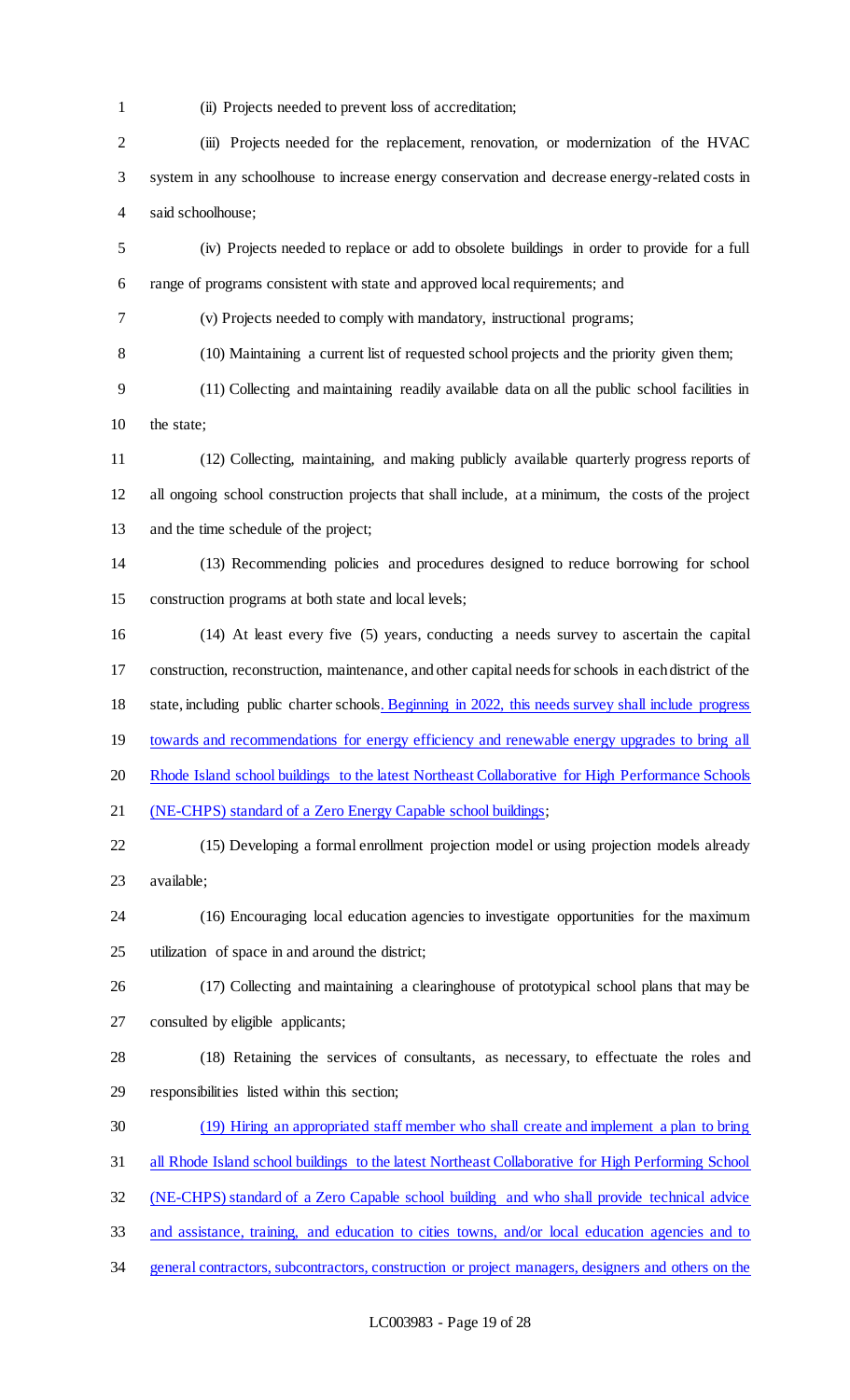## 1 latest NE-CHPS standards;

 $2 \left( \frac{19}{20} \right)$  No district shall receive a combined total of more than twenty (20) incentive 3 percentage points for projects that commence construction by December 30, 2023 2025, and five (5) ten (10) incentive points for projects that commence construction thereafter; provided further, 5 these caps shall be in addition to amounts received under  $\S\S 16-7-40(a)(1)$  and  $16-7-40(a)(2)$ . Furthermore, a district's share shall not be decreased by more than half of its regular share irrespective of the number of incentive points received, nor shall a district's state share increase by 8 more than half of its regular share, including amounts received under §§ 16-7-40(a)(1) and 16-7- 40(a)(2), irrespective of the number of incentive points received. Notwithstanding any provision of the general laws to the contrary, the reimbursement or aid received under this chapter or chapter 38.2 of title 45 shall not exceed one hundred percent (100%) of the sum of the total project costs plus interest costs. If a two hundred and fifty million dollar (\$250,000,000) general obligation bond is approved on the November 2018 ballot, projects approved between May 1, 2015, and January 1, 2018, are eligible to receive incentive points (above and beyond what the project was awarded at the time of approval) pursuant to § 16-7-39 and § 16-7-40. Provided, however, any project approved during this time period with a project cost in excess of one million five hundred thousand dollars (\$1,500,000), which does not include an owner's program manager and a commissioning agent, shall only be eligible to receive five (5) incentive points. Incentive points awarded pursuant to the provisions of this subsection shall only be applied to reimbursements occurring on or after July 1, 20 2018. Any project approved between May 1, 2015, and January 1, 2018 July 1, 2022, that is withdrawn and/or resubmitted for approval shall not be eligible for any incentive points.

 SECTION 16. Sections 37-13-1, 37-13-3.1 and 37-13-14.1 of the GeneralLaws in Chapter 37-13 entitled "Labor and Payment of Debts by Contractors" are hereby amended to read as follows:

## **37-13-1. Definitions.**

#### As used in this chapter:

 (1) "Approved apprenticeship program" or "apprenticeship program" means an apprenticeship program that has been approved by the U.S. Department of Labor, or by a 29 recognized state apprenticeship agency, pursuant to 29 C.F.R. Parts 29 and 30; however, such programs shall not include those that have obtained only provisional approval status. The required apprenticeship programs may either be programs that have specifically allocated funding and are subject to the Employee Retirement Income Security Act of 1974, 29 U.S.C. § 1001 et seq.

- ("ERISA"), or non-ERISA programs financed by general funds of employers.
- $\frac{(1)(2)}{2}$  "Public works" means any public work consisting of grading, clearing, demolition,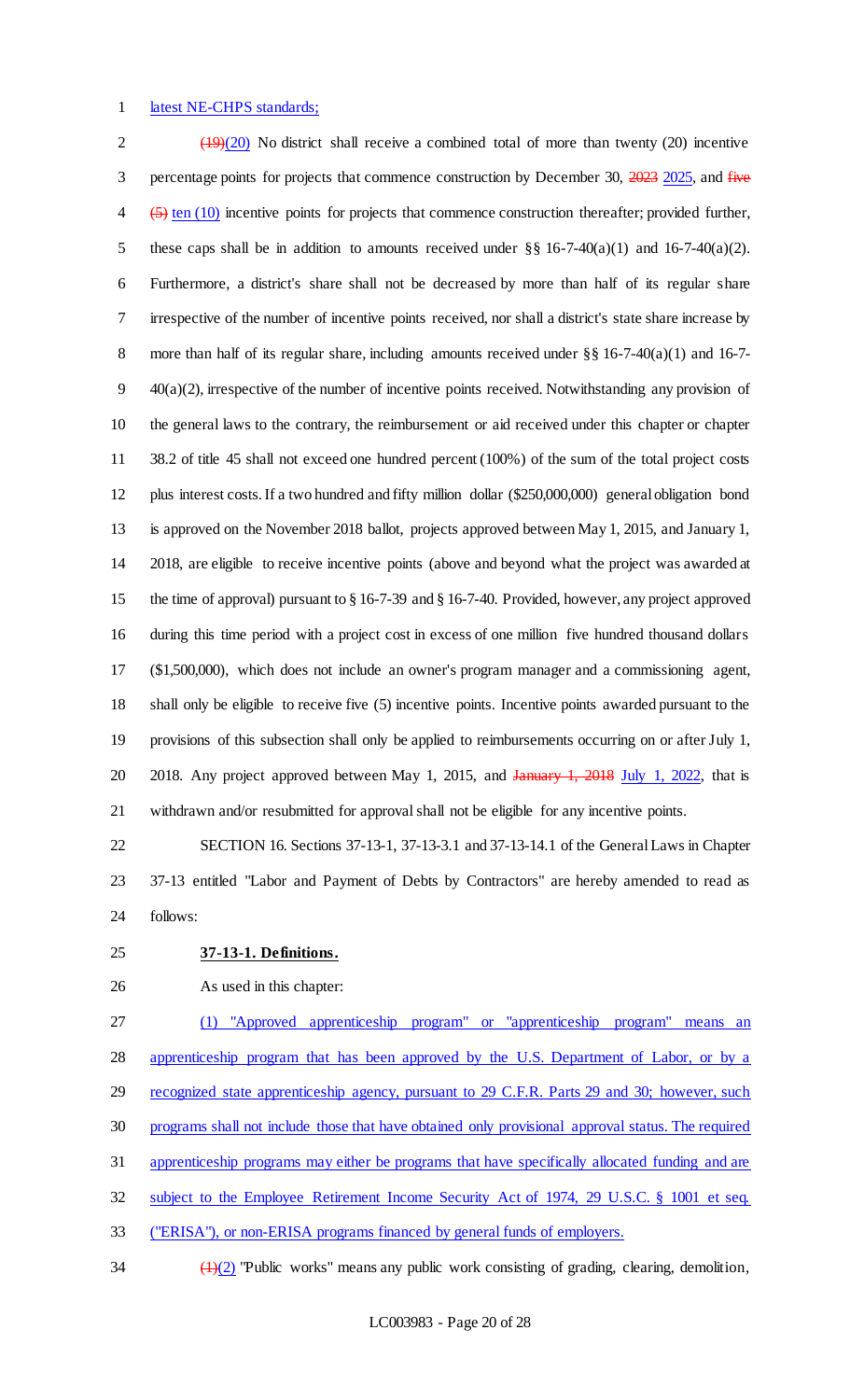improvement, completion, repair, alteration, or construction of any public road or any bridge, or portion thereof, or any public building, or portion thereof, or any heavy construction, or any public works projects of any nature or kind whatsoever.

 (3) "School construction contract" means any construction contract for a school building or any school-related facility that is funded with public money.

6  $\left( \frac{2}{2}(4)$  "School transportation services" means those transportation and related services provided for the transportation of public and private students pursuant to §§ 16-21-1 and 16-21.1- 8.

 (5) "User agency" means the state, municipality, quasi-governmental agency, or other entity that is responsible for management of a school construction contract.

## **37-13-3.1. State public works contract apprenticeship requirements.**

 Notwithstanding any laws to the contrary, all general contractors and subcontractors who perform work on any public works contract awarded by the state after passage of this act and valued at one million dollars (\$1,000,000) or more shall employ apprentices required for the performance of the awarded contract. The number of apprentices shall comply with the apprentice-to-16 journeyman ratio for each trade approved by the apprenticeship council of the department of labor-17 and training department of labor and training. To the extent that any of the provisions contained in this section conflict with the requirements for federal aid contracts, federal law and regulations shall control.

The provisions of this section shall not apply to contracts for school transportation services.

## **37-13-14.1. Enforcement -- Hearings.**

 (a) Before issuing an order or determination, the director of labor and training shall order a hearing thereon at a time and place to be specified, and shall give notice thereof, together with a copy of the complaint or the purpose thereof, or a statement of the facts disclosed upon investigation, which notice shall be served personally or by mail on any person, firm, or corporation affected thereby. The person, firm, or corporation shall have an opportunity to be heard in respect to the matters complained of at the time and place specified in the notice, which time shall be not less than five (5) days from the service of the notice personally or by mail. The hearing shall be 29 held within ten (10) thirty (30) days from the order of hearing. The hearing shall be conducted by the director of labor and training or his or her designee. The hearing officer in the hearing shall be deemed to be acting in a judicial capacity and shall have the right to issue subpoenas, administer oaths, and examine witnesses. The enforcement of a subpoena issued under this section shall be regulated by Rhode Island civil practice law and rules. The hearing shall be expeditiously conducted, and upon such hearing, the hearing officer shall determine the issues raised thereon and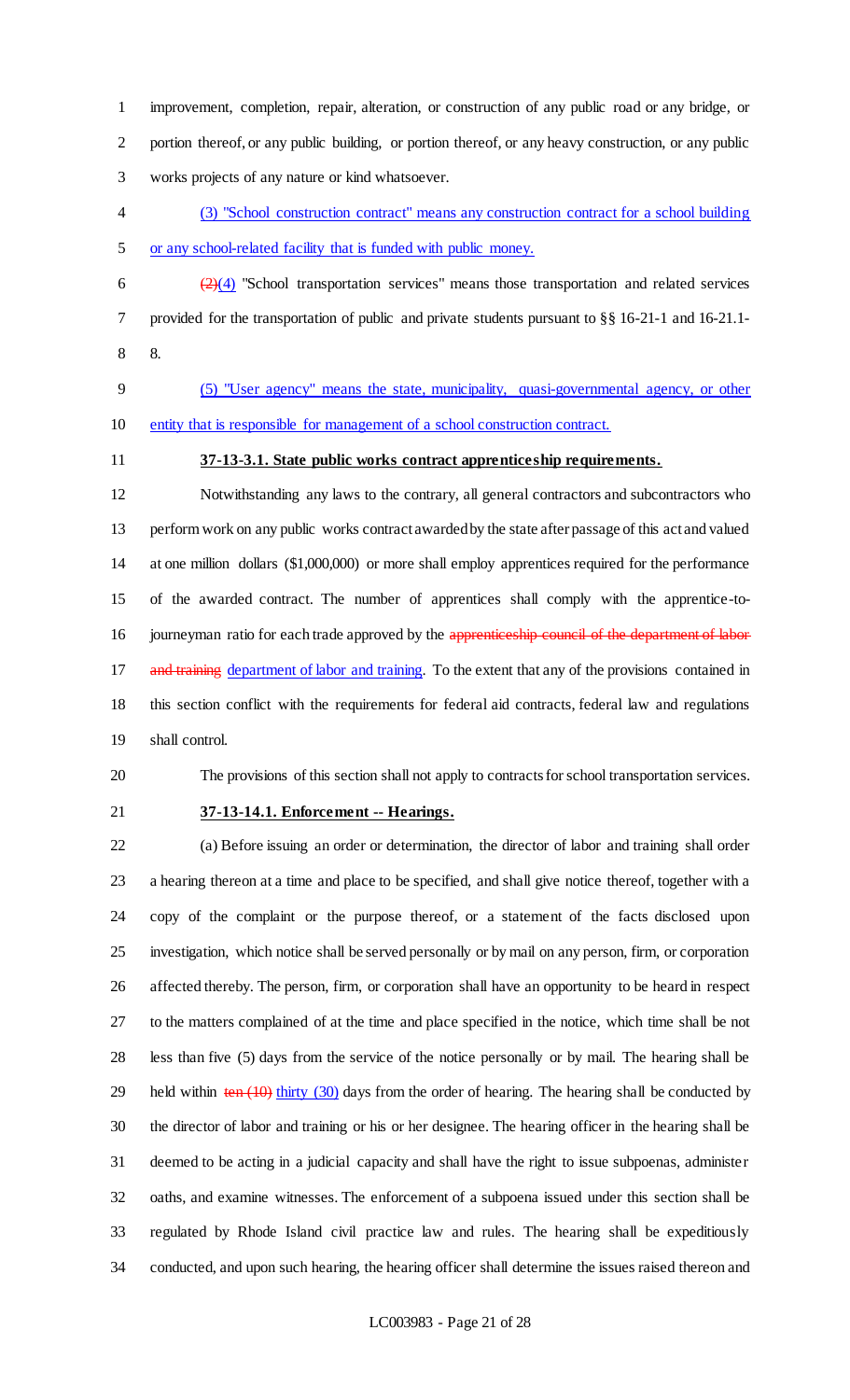1 shall make a determination and enter an order within  $\frac{\tan(10)}{\tan(10)}$  thirty (30) days of the close of the hearing, and forthwith serve a copy of the order, with a notice of the filing thereof, upon the parties to the proceeding, personally or by mail. The order shall dismiss the charges or direct payment of wages or supplements found to be due, including interest at the rate of twelve percentum (12%) per annum from the date of the underpayment to the date of payment, and may direct payment of reasonable attorney's fees and costs to the complaining party.

 (b) In addition to directing payment of wages or supplements including interest found to be due, the order shall also require payment of a further sum as a civil penalty in an amount up to three times the total amount found to be due. Further, if the amount of salary owed to an employee pursuant to this chapter but not paid to the employee in violation of thereof exceeds five thousand dollars (\$5,000), it shall constitute a misdemeanor and shall be referred to the office of the attorney general. The misdemeanor shall be punishable for a period of not more than one year in prison and/or fined not more than one thousand dollars (\$1,000). In assessing the amount of the penalty, due consideration shall be given to the size of the employer's business, the good faith of the employer, the gravity of the violation, the history of previous violations, and the failure to comply with recordkeeping or other nonwage requirements. The surety of the person, firm, or corporation found to be in violation of the provisions of this chapter shall be bound to pay any penalties assessed on such person, firm, or corporation. The penalty shall be paid to the department of labor and training for deposit in the state treasury; provided, however, it is hereby provided that the general treasurer shall establish a dedicated "prevailing wages enforcement fund" for the purpose of depositing the penalties paid as provided herein. There is hereby appropriated to the annual budget of the department of labor and training the amount of the fund collected annually under this section, to be used at the direction of the director of labor and training for the sole purpose of enforcing prevailing wage rates as provided in this chapter.

 (c) For the purposes of this chapter, each day or part thereof of violation of any provision of this chapter by a person, firm, or corporation, whether the violation is continuous or intermittent, shall constitute a separate and succeeding violation.

 (d) In addition to the above, any person, firm, or corporation found in violation of any of the provisions of this chapter by the director of labor and training, an awarding authority, or the hearing officer, shall be ineligible to bid on, or be awarded work by, an awarding authority or perform any such work for a period of no less than eighteen (18) months and no more than thirty- six (36) months from the date of the order entered by the hearing officer. Once a person, firm, or corporation is found to be in violation of this chapter, all pending bids with any awarding authority shall be revoked, and any bid awarded by an awarding authority prior to the commencement of the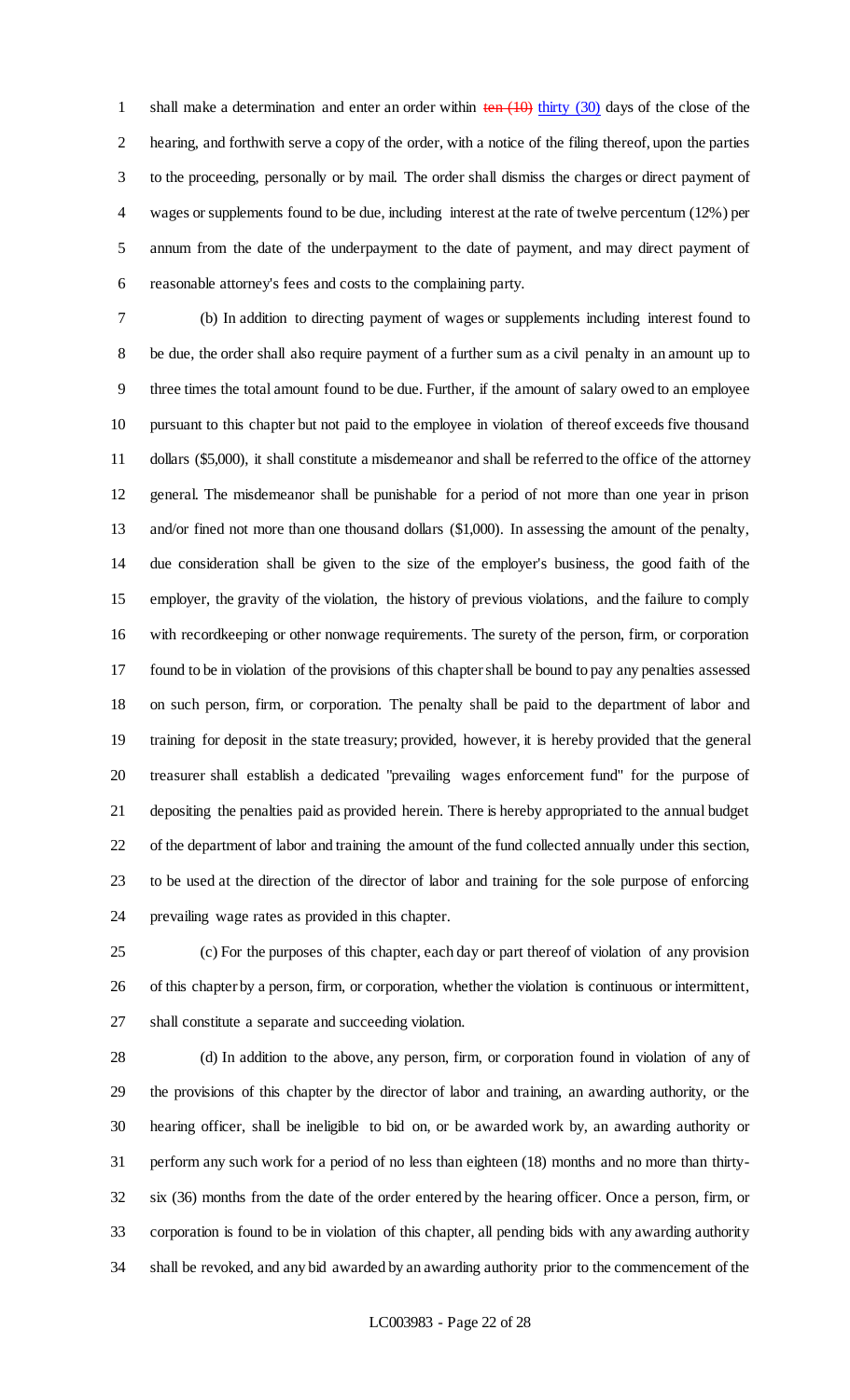work shall also be revoked.

 (e) In addition to the above, any person, firm, or corporation found to have committed two (2) or more willful violations in any period of eighteen (18) months of any of the provisions of this chapter by the hearing officer, which violations are not arising from the same incident, shall be ineligible to bid on, or be awarded work by, an awarding authority or perform any work for a period of sixty (60) months from the date of the second violation.

 (f) The order of the hearing officer shall remain in full force and effect unless stayed by order of the superior court.

 (g) The director of labor and training, awarding authority, or hearing officer shall notify the bonding company of any person, firm, or corporation suspected of violating any section of this chapter. The notice shall be mailed certified mail and shall enumerate the alleged violations being investigated.

 (h) In addition to the above, any person, firm, or corporation found to have willfully made a false or fraudulent representation on certified payroll records or in reporting their apprenticeship information to any governmental agency shall be referred to the office of the attorney general. A first violation of this section shall be considered a misdemeanor and shall be punishable for a period of not more than one year in prison and/or fined one thousand dollars (\$1,000). A second or subsequent violation of this section shall be considered a felony and shall be punishable for a period of not more than three (3) years imprisonment, a fine of three thousand dollars (\$3,000), or both. Further, any person, firm, or corporation found to have willfully made a false or fraudulent 21 representation on certified payroll records or in reporting their apprenticeship information to any governmental agency shall be required to pay a civil penalty to the department of labor and training in an amount of no less than two thousand dollars (\$2,000) and not greater than fifteen thousand dollars (\$15,000) per representation.

 SECTION 17. Chapter 37-13 of the General Laws entitled "Labor and Payment of Debts by Contractors" is hereby amended by adding thereto the following section:

# **37-13-3.3. School construction contract apprenticeship requirements.**

 (a) Notwithstanding any laws to the contrary, all specifications in any invitations to bid on any school construction contract valued at five million dollars (\$5,000,000) or more shall include a requirement that all bidders responding to an invitation to bid on a school construction contract shall have an approved apprenticeship program for all suitable crafts or trades as determined by the 32 state department of labor and training that will be employed on the project at the time of bid. All bidders responding to such invitation to bid shall also provide proof in the bid package of the existence of an approved apprenticeship program for all suitable crafts or trades as determined by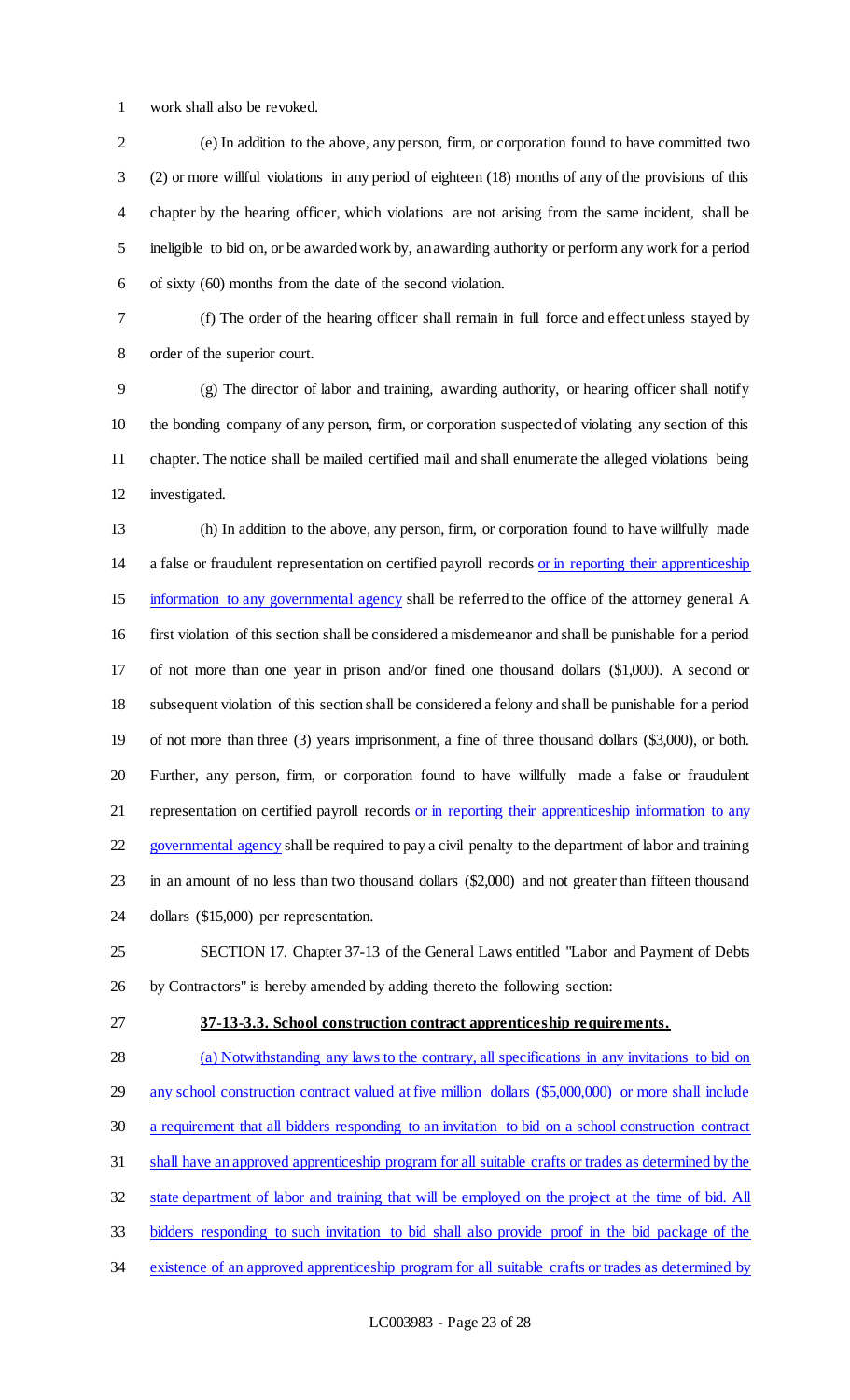| $\mathbf{1}$   | the state department of labor and training that will be employed on the project by all contractors        |
|----------------|-----------------------------------------------------------------------------------------------------------|
| $\overline{c}$ | and subcontractors needed for the project. All general contractors and subcontractors who perform         |
| 3              | work on any school construction contract valued at five million dollars (\$5,000,000) or more that        |
| 4              | is awarded after passage of this section shall ensure that no less than ten percent (10%) of the labor    |
| 5              | hours worked on the project shall be performed by apprentices for all suitable crafts or trades as        |
| 6              | determined by the state department of labor and training that will be employed on the project. The        |
| 7              | provisions of this section shall only apply to contractors and subcontractors with five (5) or more       |
| 8              | employees.                                                                                                |
| 9              | All bids for such school construction contracts valued at five million<br>dollars<br>(b)                  |
| 10             | (\$5,000,000) or more shall fully comply with the intent and purpose of existing state law provisions     |
| 11             | requiring the use of qualified, responsible bidders pursuant to $\S$ 45-55-5, including the criteria that |
| 12             | invitation for such bids shall reference this section when enumerating the objective measurable           |
| 13             | criteria that will be used to make awards, as required by $\S$ 45-55-5(b).                                |
| 14             | (c) For the purposes of this section, the ten percent (10%) apprenticeship requirement shall              |
| 15             | be applied per month.                                                                                     |
| 16             | (d) Upon petition by a contractor in writing, a user agency may lower the ten percent (10%)               |
| 17             | apprenticeship requirement of this section for a specific project for one or more crafts or trades for    |
| 18             | the following reasons:                                                                                    |
| 19             | (1) The demonstrated lack of availability of apprentices in specific geographic areas; or                 |
| 20             | (2) Participating contractors have demonstrated a good faith effort to comply with the                    |
| 21             | requirements of this section but have not been able to attain the ten percent $(10\%)$ requirement.       |
| 22             | (e) Any determination by a user agency to lower the apprenticeship requirements according                 |
| 23             | to this section shall be provided in writing, to the contractor and to the state department of labor      |
| 24             | and training.                                                                                             |
| 25             | (f) The state department of labor and training shall provide information and technical                    |
| 26             | assistance to any affected user agencies and contractors awarded any school construction contracts        |
| 27             | relative to their obligations under this section.                                                         |
| 28             | (g) Any contractor or subcontractor awarded a school construction contract shall collect                  |
| 29             | and submit the following data for each project covered by this section to the user agency on certified    |
| 30             | payroll forms, as required by § 37-13-13:                                                                 |
| 31             | (1) The name and dollar value of the project being worked on;                                             |
| 32             | The name of each apprentice, categorized by trade or craft; each apprentice's<br>(2)                      |
| 33             | registration number; the name and address of each apprentice's approved apprenticeship program;           |
|                |                                                                                                           |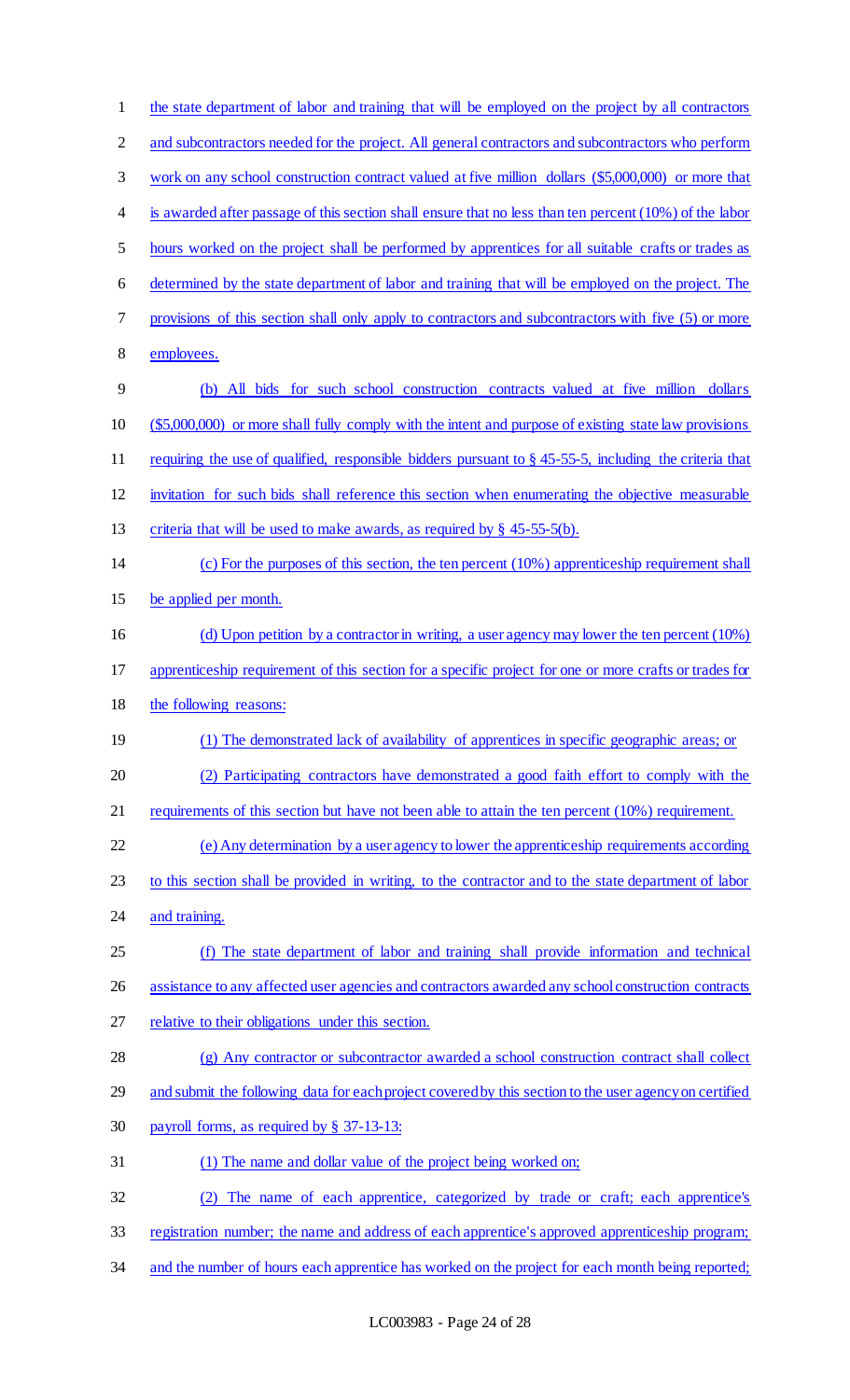(3) The name of each journey level worker, categorized by trade or craft, and the number

of hours each has worked on the project for each month being reported; and

(4) If applicable, the number, type, and rationale for the exceptions granted.

 (h) Upon receiving the data from any contractor or subcontractor awarded a school construction contract, the user agency shall provide the department of administration and the department of labor and training with said data. The department of administration shall develop procedures for using and comparing said data and shall annually publish a report with aggregate data related to apprenticeships.

 (i) The user agency shall withhold the next scheduled payment to any contractor or subcontractor who does not submit the information required by the provisions of this section and shall also notify the director of labor and training of the contractor's noncompliance. The user agency shall withhold final payment until all of the information required by the provisions of this section has been provided.

(j) The department of labor and training may also impose a penalty of up to five hundred

dollars (\$500) for each calendar day that any contractor or subcontractor does not comply with the

requirement to submit data pursuant to the provisions of this section, as determined by the director

of labor and training. Such penalty shall be paid by the contractor or subcontractor to the department

of labor and training. Mere errors or omissions shall not be grounds for imposing a penalty under

19 this subsection. The severity of any penalties shall be based on the facts and circumstances involved

20 in the violation, including whether there are repeat or multiple violations and/or willful conduct.

 (k) Any penalties assessed pursuant to the provisions of this section shall be paid to the department of labor and training's dedicated "prevailing wages enforcement fund."

(l) Failure of the contractors and subcontractors required to utilize apprentices or be

24 exempted shall be considered a material breach of their school construction contract, and they shall

- 25 be subject to any and all applicable penalties under their contract with the user agency.
- 26 (m) Any contractor or subcontractor aggrieved by any action taken by the director of the

state department of labor and training or his or her designated hearing officer, pursuant to the

provisions of chapter 13 of title 37, may obtain a review thereof for the purpose of obtaining relief

- 29 from the action or lack of action, pursuant to § 37-13-15.
- (n) To the extent that any of the provisions contained in § 37-13-3.3 conflict with the
- requirements for federal aid contracts, federal law and regulations shall control.
- SECTION 18. Section 45-38.2-4 of the General Laws in Chapter 45-38.2 entitled "School Building Authority Capital Fund" is hereby amended to read as follows:
- **45-38.2-4. Payment of state funds.**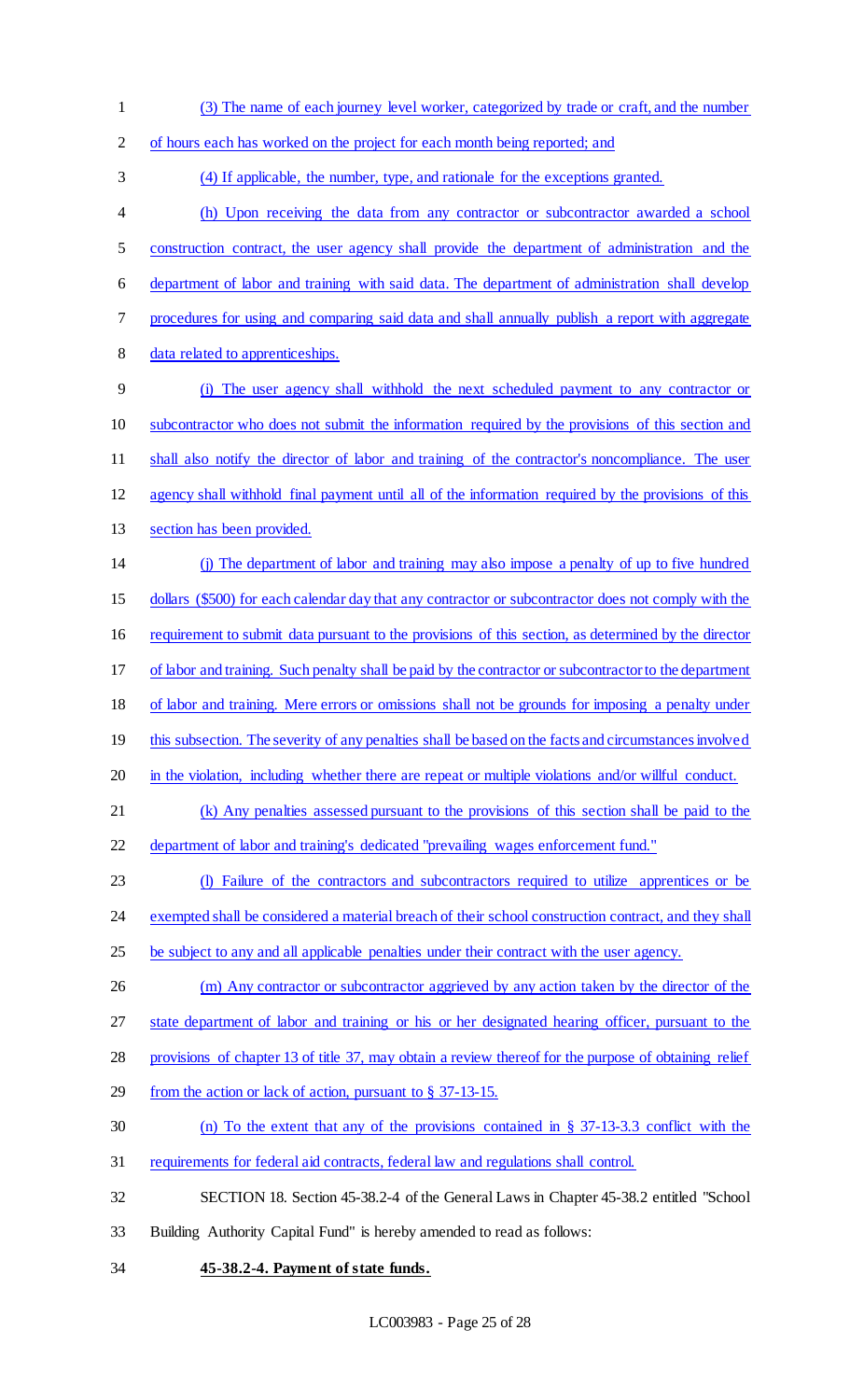(a) Subject to the provisions of subsection (b), upon the written request of the corporation, the general treasurer shall pay to the corporation, from time to time, from the proceeds of any bonds or notes issued by the state for the purposes of this chapter or funds otherwise lawfully payable to the corporation for the purposes of this chapter, such amounts as shall have been appropriated or lawfully designated for the fund. All amounts so paid shall be credited to the fund in addition to any other amounts credited or expected to be credited to the fund.

 (b) The corporation and the state may enter into, execute, and deliver one or more agreements setting forth or otherwise determining the terms, conditions, and procedures for, and the amount, time, and manner of payment of, all amounts available from the state to the corporation under this section.

 (c) The corporation, per order of the school building authority capital fund, is authorized to grant a district or municipality its state share of an approved project cost, pursuant to §§ 16-7-39 and 16-77.1-5. Construction pay-as-you-go grants received from the school building authority capital fund shall not be considered a form of indebtedness subject to the provisions of § 16-7-44. (d)(1) Notwithstanding the provisions of §§ 45-12-19 and 45-12-20, and notwithstanding city or town charter provisions to the contrary, prior to July 1, 2016, no voter approval shall be required for loans in any amount made to a city or town for the local education agency's share of

total project costs.

 (2) Notwithstanding the provisions of §§ 45-12-19 and 45-12-20, and notwithstanding city or town charter provisions to the contrary, on or after July 1, 2016, up to five hundred thousand dollars (\$500,000) may be loaned to a city or town for the local education agency's share of total project costs without the requirement of voter approval.

 (e)(1) Funds from the two hundred fifty million (\$250,000,000) in general obligation 24 bonds, if approved on the November 2018 ballot and from the three hundred million (\$300,000,000) 25 in general obligation bonds, if approved on the November 2022 ballot, shall first be used to support the state share of foundational housing aid and shall be offered to local education agencies on a pay-as-you-go basis and not as a reimbursement of debt service for previously completed projects. (2) Funds to support the state share of foundational housing aid in a given year on a pay- as-you-go basis shall be offered proportionately to local education agencies based on the total state 30 share of foundational housing aid awarded to projects in that year. Funds from the three hundred million (\$300,000,000) in general obligation bonds, if approved on the November 2022 ballot, shall be offered to projects approved after January 1, 2022, and a minimum of fifty million (\$50,000,000) of these funds must be allocated to local education agencies with high economic need, as defined

by the school building authority.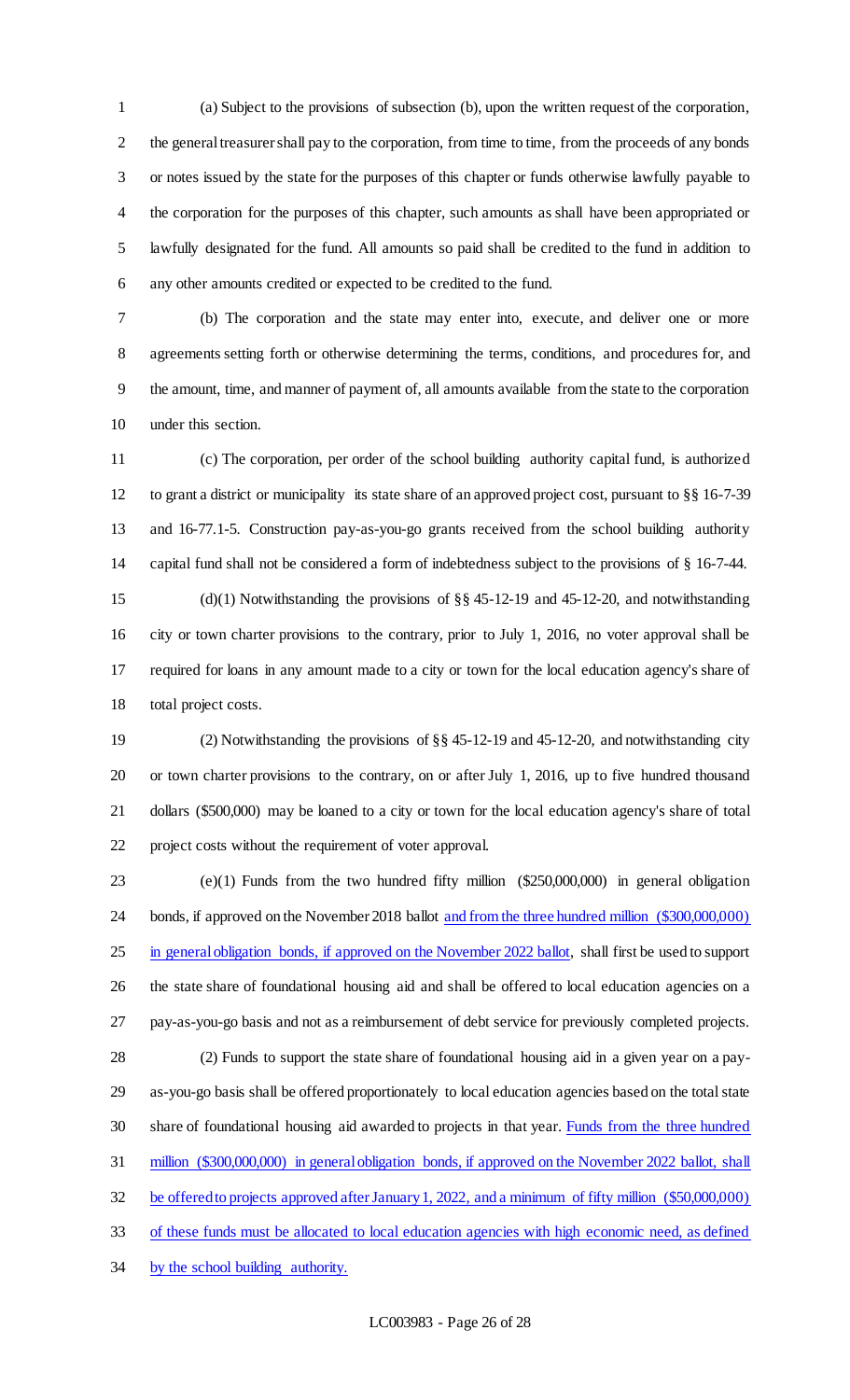(3) Any excess funds may be transferred to the school building authority capital fund in an amount not to exceed five percent (5%) of any amount of bonds issued in a given year.

 (f) Notwithstanding any provision to the contrary, the term of any bond, capital lease, or other financing instrument shall not exceed the useful life of the project being financed.

 (g) In accordance with §§ 45-10-5.1 and 45-10-6, the auditor general shall give guidance to municipalities and school districts on the uniform financial reporting of construction debt authorized and issued, and on funding received from the state within ninety (90) days of the passage of this article.

 SECTION 19. Effective Date. -- Sections 1, 2, 3, 11, 12, 13, 14, 15, 16, 17, and 18 of this act shall take effect upon passage. Sections 15, 16, and 17 shall be effective for all contacts entered into on or after July 1, 2022. The remaining sections of this act shall take effect when and if the state board of elections shall certify to the secretary of state that a majority of the qualified electors voting on the propositions contained in section 1 hereof have indicated their approval of all or any projects thereunder.

#### ======== LC003983 ========